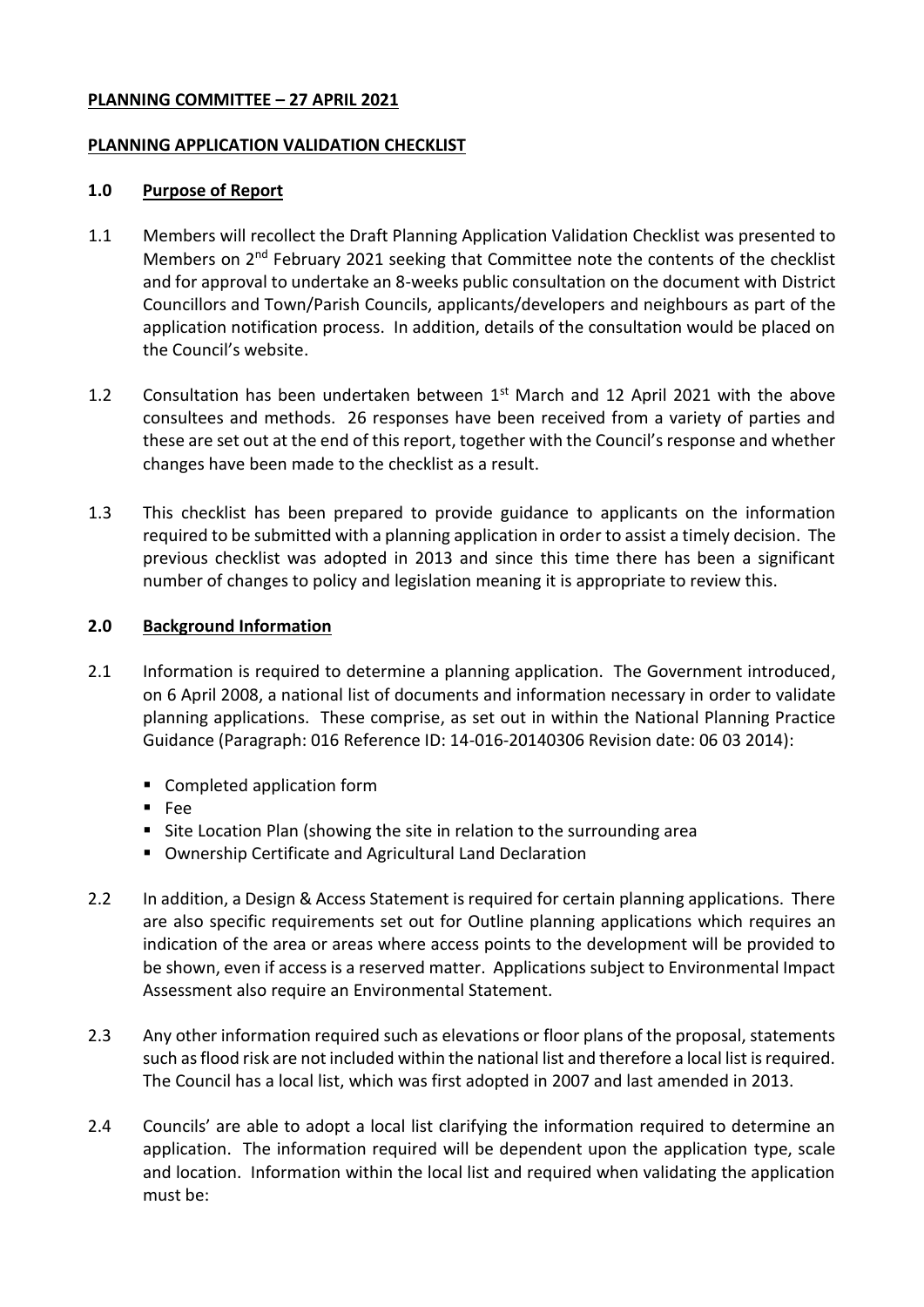- reasonable having regard, in particular, to the nature and scale of the proposed development; and
- require particulars of, or evidence about, a matter only if it is reasonable to think that the matter will be a material consideration in the determination of the application.
- 2.5 These statutory tests are set out in section 62 (4A) of the Town and Country Planning Act 1990 (inserted by the Growth and Infrastructure Act) and article 11(3)(c) of the Town and Country Planning (Development Management Procedure) (England) Order 2015 (DMPO).
- 2.6 It is also possible for an applicant, if a Local Planning Authority determine that additional information is required in order to validate the application, to dispute this by issuing a notice under article 12 of the DMPO. There is then a process for both the Local Planning Authority and applicant to go through. Very few applications are disputed in terms of the information provided due to the criteria above (paragraph 2.4) being complied with.
- 2.7 Legislation sets out that a local list is required to be published on a Council's website and is reviewed every 2 years. Due to the number and significance of legislative changes over recent years, it is considered appropriate to fully review the checklist.
- 2.8 The general thrust of the checklist as noted within the previous committee report, attached at Appendix 1, is the same as the current one. However, this aims to be more helpful with reference to different development proposals as well as expanding on information required for different application types. The intention is to provide the information on the Council's website as a matrix, whereby someone wishing to apply for a certain development/ application type will click on the relevant name and then be guided automatically to the correct area, rather than needing to filter through numerous pages.
- 2.9 The responses from consultees and interested parties to the checklist are set out within the table at the foot of this report, with comments and whether or not the checklist has been amended. Some of these, as has been noted in the table, go beyond what we can reasonably ask for, such requests are primarily from consultees and interested parties. These comments compare to agents whose responses indicate they consider the checklist is onerous, thus costly (and more so than the existing one). However, it is important to note that information requested will only be what is needed in order to determine the application.
- 2.10 Appendix 1 within the checklist relating to Flood Risk Advice as suggested is removed. Some of the information within this appendix has been added to the main document. However, it is concluded that whilst the information provided within this appendix is very useful for relevant proposals, this advice is better placed elsewhere, alongside other useful advice such as that from the RSPB in relation to nightjar and woodlark (pdf copied in below). Additions to the checklist have been made in blue text with text to be removed crossed out as such.

# **3.0 Equalities Implications**

3.1 None from this report

# **4.0 Financial Implications**

4.1 None from this report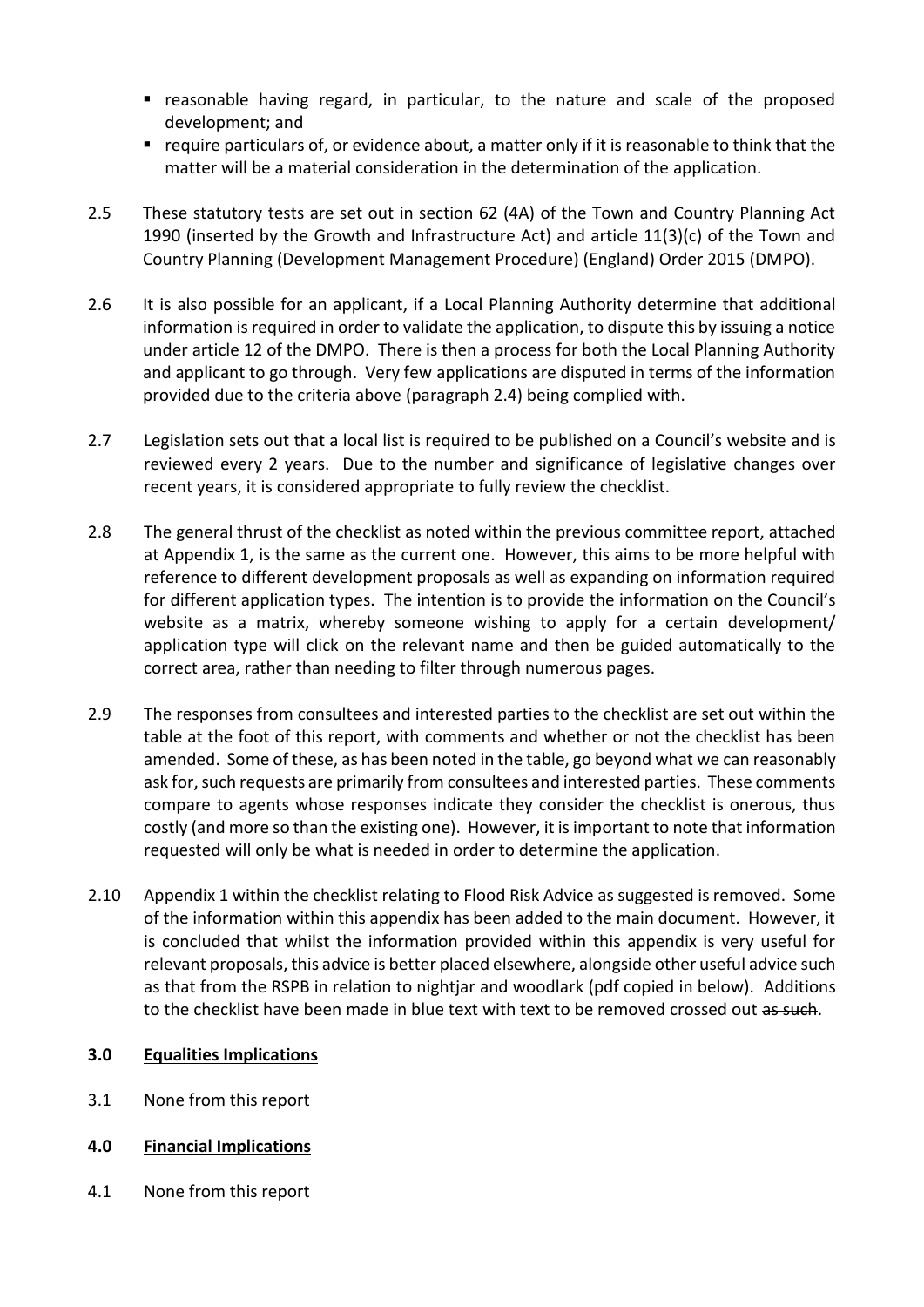## **5.0 Digital Implications**

5.1 None from this report

## **6.0 Community Plan – Alignment to Objectives**

- 6.1 The planning application validation checklist will contribute towards assisting with:
	- Delivering inclusive and sustainable economic growth
	- Creating more and better quality homes
	- Enhancing and protecting the district's natural environment

## **7.0 RECOMMENDATIONS that:**

- **a) the Planning Application Validation Checklists is adopted;**
- **b) minor amendments are made as necessary and to respond to consultation outcomes e.g. air quality document, need for section 106 planning obligations [set out within the table below]; and**
- **c) the checklist is reviewed every 2 years to take account of changes to legislation or other requirements.**

## **Reason for Recommendations**

**To update the Council's Planning Application Validation Checklist in line with Government guidance and legislation.** 

## Background Papers

Planning Committee – 2 February 2021 – Planning Application Validation Checklist Planning Committee – 15 February 2007 – Best Practice Guidance on the Validation of Planning Applications

For further information please contact Lisa Hughes (Business Manager – Planning Development) x5565.

**Matt Lamb Director – Planning & Growth**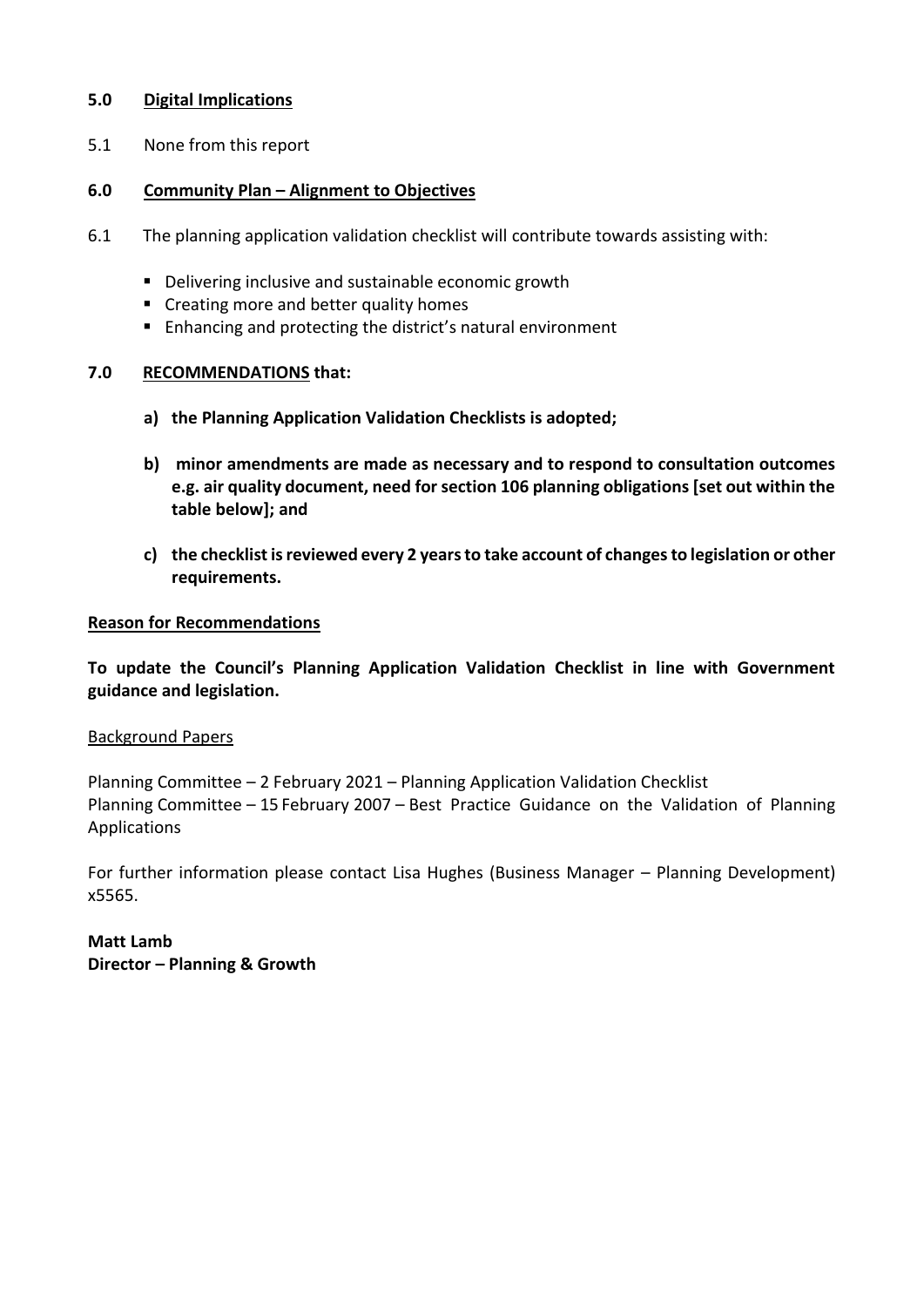| <b>Respondent</b> | <b>Comment Made</b>                                                                                                                                                                                                                                                                                                                                                                                                                                                                                                               | <b>Council's Response</b>                                                                                                                                        | <b>Amendment to</b><br><b>Checklist</b>                                                                               |
|-------------------|-----------------------------------------------------------------------------------------------------------------------------------------------------------------------------------------------------------------------------------------------------------------------------------------------------------------------------------------------------------------------------------------------------------------------------------------------------------------------------------------------------------------------------------|------------------------------------------------------------------------------------------------------------------------------------------------------------------|-----------------------------------------------------------------------------------------------------------------------|
| Anglian Water     | 3. Air Quality Assessment<br>Reference is made to assessing the impact on air quality from new development<br>proposals. There is also a need to consider whether a suitable standard of amenity can<br>be achieved where development proposals are located adjacent to or within existing uses<br>including water recycling centres (sewage treatment works) and that any impacts can be<br>avoided or mitigated as part of the development.                                                                                     | 3. Noted and agreed                                                                                                                                              | <b>Requirement for Odour</b><br>Assessments for<br>applicable<br>developments has been<br>added under criteria<br>23. |
|                   | It is therefore suggested that the validation checklist refers to the submission of an odour<br>assessment where development which is regularly occupied is located within proximity<br>to such uses subject to the advice of Council's Environmental Health Team and the<br>relevant sewerage company (Anglian Water or Severn Trent).                                                                                                                                                                                           | 11. Noted and agreed                                                                                                                                             | This section has been<br>updated to take<br>account of Anglian<br>Water's coverage.                                   |
|                   | 11. Drainage including Surface Water Drainage, Sustainable Drainage Scheme (SuDS) and<br><b>Foul Drainage</b>                                                                                                                                                                                                                                                                                                                                                                                                                     |                                                                                                                                                                  |                                                                                                                       |
|                   | Foul drainage: reference is made to early discussions with Severn Trent Water to<br>determine whether a load or flow assessment is required. Anglian Water together with<br>Severn Trent are the sewerage undertakers for district.<br>The majority of Newark and Sherwood is served by Severn Trent with part of the area<br>being served by Anglian Water (including Barnby in Willows, Harby, Wigsley and part of<br>Fernwood.)<br>It is therefore suggested that the text should also refer to early discussions with Anglian | Policy CP10 of the Core<br>Strategy is a 'should'<br>requirement.<br>It<br>is<br>therefore not reasonable<br>to invalidate applications<br>for not demonstrating |                                                                                                                       |
|                   | Water and the need for pre-planning enquiry service. Further details of this service are<br>available to view at the following address:                                                                                                                                                                                                                                                                                                                                                                                           | failure to evidence water<br>efficiency.                                                                                                                         |                                                                                                                       |
|                   | https://www.anglianwater.co.uk/developing/planning--capacity/planning-and-capacity/<br>Water efficiency                                                                                                                                                                                                                                                                                                                                                                                                                           |                                                                                                                                                                  |                                                                                                                       |
|                   | Anglian Water together with Severn Trent are the water undertakers for district. With<br>Severn Trent supplying water to most of the district.                                                                                                                                                                                                                                                                                                                                                                                    |                                                                                                                                                                  |                                                                                                                       |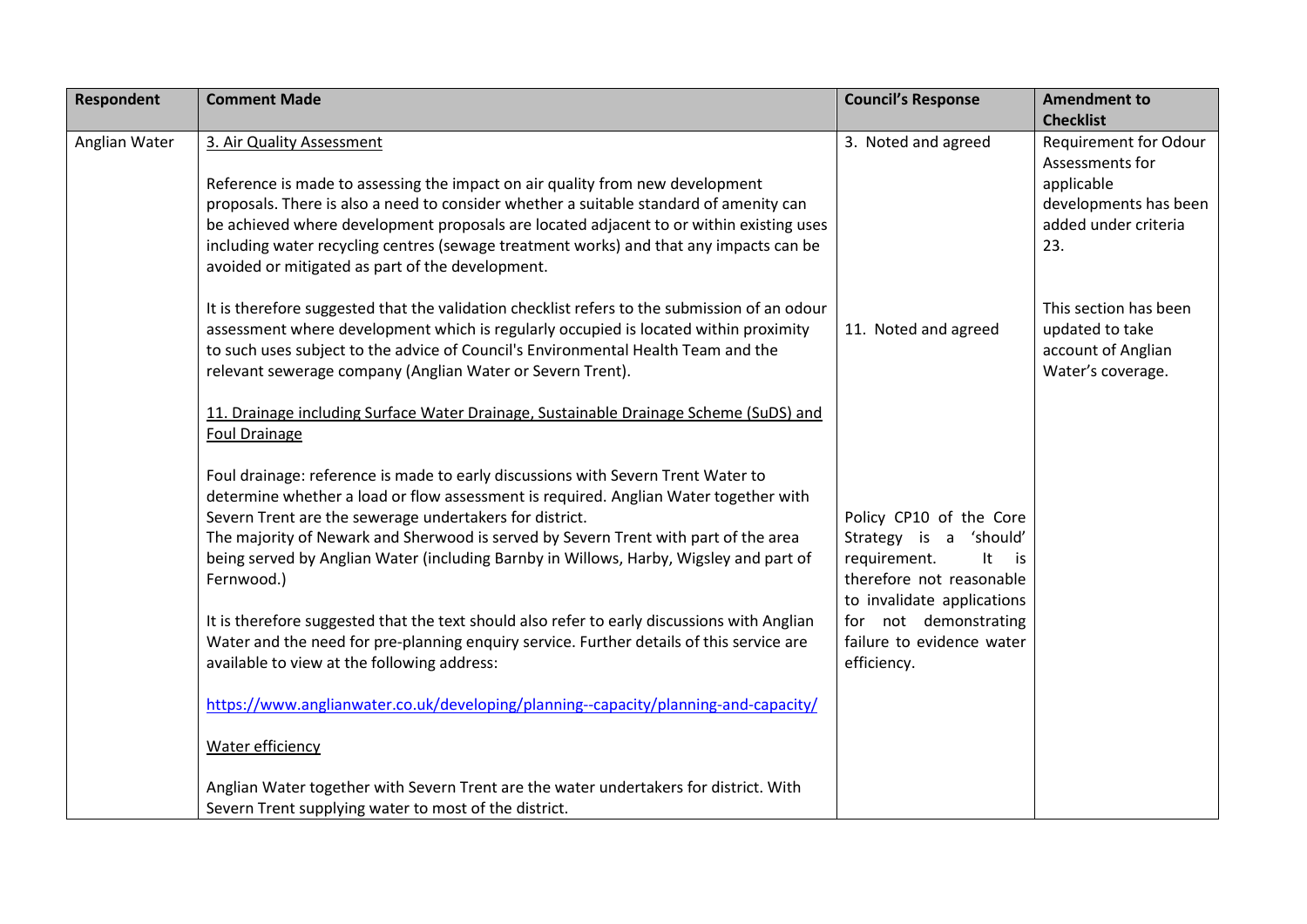|                               | The adopted Core Strategy refers to development being water efficient (Newark and<br>Sherwood's Vision). However, the Validation Checklist does not include any requirements<br>in respect of water efficiency for new developments.                                                                                                                                                                                                                                                                                                                                                                                                                                                                                                                                                                                                                                                                                                                                                                                                                                                                                                                                                                                                                                                                                                                                                                                                                                                   |                                                                                                                                                                                                                                                                                                                                                                                              |                                               |
|-------------------------------|----------------------------------------------------------------------------------------------------------------------------------------------------------------------------------------------------------------------------------------------------------------------------------------------------------------------------------------------------------------------------------------------------------------------------------------------------------------------------------------------------------------------------------------------------------------------------------------------------------------------------------------------------------------------------------------------------------------------------------------------------------------------------------------------------------------------------------------------------------------------------------------------------------------------------------------------------------------------------------------------------------------------------------------------------------------------------------------------------------------------------------------------------------------------------------------------------------------------------------------------------------------------------------------------------------------------------------------------------------------------------------------------------------------------------------------------------------------------------------------|----------------------------------------------------------------------------------------------------------------------------------------------------------------------------------------------------------------------------------------------------------------------------------------------------------------------------------------------------------------------------------------------|-----------------------------------------------|
| <b>Natural England</b>        | No comment to make.<br>Should the proposal be amended in a way which significantly affects its impact on the<br>natural environment, then in accordance with Section 4 of the Natural Environment and<br>Rural Communities Act 2006, please consult Natural England again.                                                                                                                                                                                                                                                                                                                                                                                                                                                                                                                                                                                                                                                                                                                                                                                                                                                                                                                                                                                                                                                                                                                                                                                                             | No changes required                                                                                                                                                                                                                                                                                                                                                                          |                                               |
| Western Power<br>Distribution | I note there is little information on the Permitted Development rights of Statutory<br>Undertakers, in particular the GDPO 2015, part 15 relating to Class B - Electricity<br>Undertakings. (These regulations only apply to Licence Holders, under The Electricity Act<br>1989), which suggests even underground cable works require Planning Consent, if not<br>carried out by a licence holder.<br>In essence where any of WPD's electricity network is affected by a proposal then due<br>regard needs to be given to the various Health and Safety Regulations governing safe<br>working around the electricity network. All of Western Power's network plans are<br>available via our external web page:- www.westernpower.co.uk.<br>We are happy where needed, to provide advice to developers of any size in order to<br>maintain safety as indicated above, but recommend early enquiries.<br>We are fully expecting a significant increase in electricity works generally as a result of<br>electric vehicle charging points and heat pumps being installed as required by the latest<br>government policies. It is expected that this will require installation of many more<br>substations on the future electricity networks.<br>All enquiries should initially be directed to WPD, New Supplies Mids<br>wpdnewsuppliesmids@westernpower.co.uk or the local office, Grantham or Lincoln, in<br>relation to Safety issues or advice. (Detail available on the WPD webpage) | The checklist relates to<br>proposals requiring<br>planning permission as<br>opposed to PD rights.<br><b>Locations of WPD</b><br>network is a matter for<br>the developer to<br>consider, as opposed to<br>being a requirement for<br>information to be<br>submitted with an<br>application. Details of<br>where advice can be<br>sought by developers can<br>be provided on our<br>website. | No change to checklist                        |
| NCC Rights of<br>Way          | <b>Part 1 National Requirements</b>                                                                                                                                                                                                                                                                                                                                                                                                                                                                                                                                                                                                                                                                                                                                                                                                                                                                                                                                                                                                                                                                                                                                                                                                                                                                                                                                                                                                                                                    | The application form is a<br>national form and NSDC                                                                                                                                                                                                                                                                                                                                          | The checklist has been<br>updated where it is |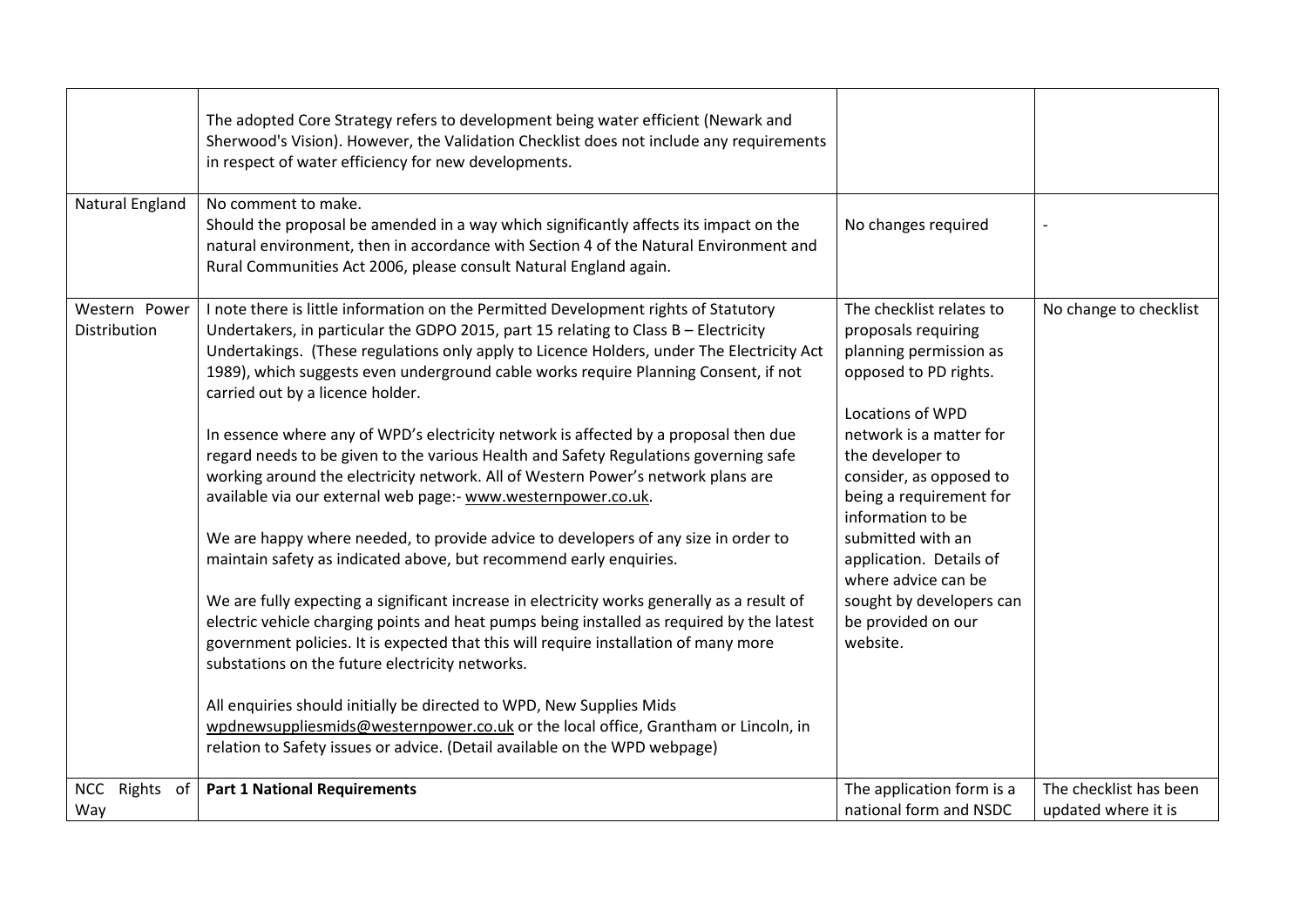| The Application form for NSDC currently asks                                                 | is not able to amend this.    | lawful to request        |
|----------------------------------------------------------------------------------------------|-------------------------------|--------------------------|
| 1. Are there any new public rights of way to be provided within or adjacent to the           | NCC RoW concerns will         | information relating to  |
| site? Yes No                                                                                 | be made known to the          | a right of way. A new    |
| 2. Do the proposals require any diversions/extinguishments and/or creation of                | Portal.                       | category has been        |
| rights of way? Yes No                                                                        | The site plan is a national   | added for rights of way. |
|                                                                                              | requirement in terms of       |                          |
| However there is no specific question about public rights of way (RoW) crossing or           | information needed to be      |                          |
| adjacent to the site as this should be acknowledged even if the applicant believes there is  | provided. We are              |                          |
| no affect as it is a potential constraint to the site.                                       | therefore unable to           |                          |
|                                                                                              | invalidate an application     |                          |
| Site plan (block plan) (p11)                                                                 | if they are not shown.        |                          |
| The inclusion of public rights of way must be shown on the plan whether they are             |                               |                          |
| affected or not, as like trees, require additional permissions (legal orders) to alter. I    | p.14 noted                    |                          |
| assume as part of the validation, NSDC will check for a ROW and if this is omitted from      |                               |                          |
| the plan, contact the applicant for an updated plan?                                         | 24, the comments from         |                          |
|                                                                                              | RoW have been provided        |                          |
| Part 2 Local requirements Validations checklist                                              | to the Infrastructure         |                          |
|                                                                                              | Officer to consider as part   |                          |
| (p14) Can rights of way be included in the list of examples with drainage, contamination     | of the review of the          |                          |
| and trees and archaeology. RoW, like the three mentioned, can have a major impact on         | Council's adopted             |                          |
| the development of a site and a pre-commencement condition may be requested, such            | <b>Supplementary Planning</b> |                          |
| as the requirement to apply for a diversion or extinguishment of the RoW at the start to     | Document on Planning          |                          |
| prevent delays with the development (and potential illegal obstructions of the Row) to       | Obligations.                  |                          |
| ensure they are appropriately addressed at the correct time                                  |                               |                          |
|                                                                                              | 32 and $37 -$ noted           |                          |
| <b>Part 3 Statements &amp; Reports</b>                                                       |                               |                          |
|                                                                                              |                               |                          |
| 24 Planning Obligations pro forma statements (p36)                                           |                               |                          |
| Can I suggest a category for Rights of Way for consideration where a development will        |                               |                          |
| increase the use of the RoW and the urbanisation of the previously rural will change the     |                               |                          |
| way and how the public will use it. the RoW may require upgrading to a tarmac surface        |                               |                          |
| or be altered to also allow cycling (with permission or a change in legal status) within the |                               |                          |
| site or benefit from a more strategic improvement linking to the wider network under         |                               |                          |
| sustainable transport and health and wellbeing policies                                      |                               |                          |
| e.g.                                                                                         |                               |                          |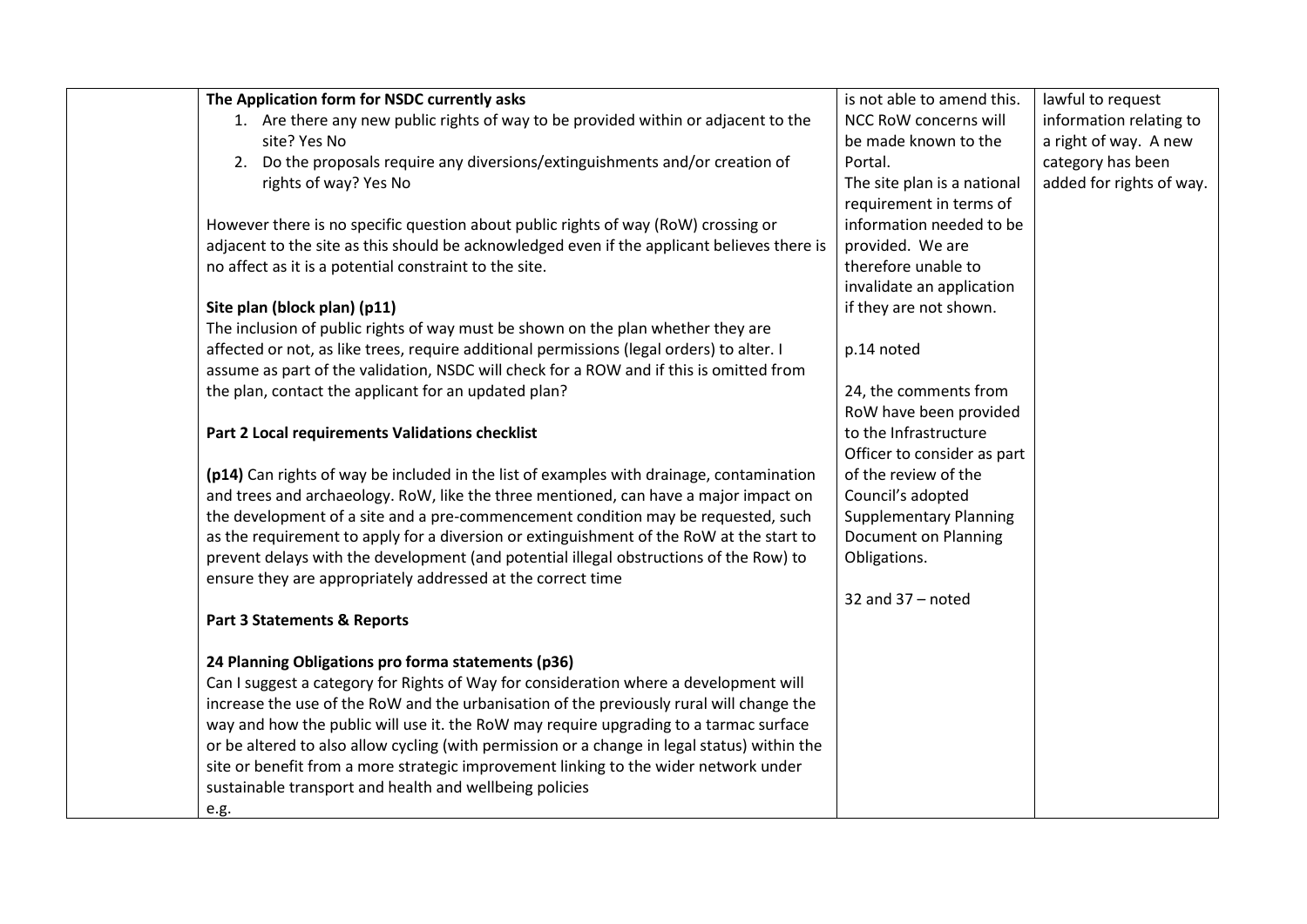| Rights of Way                                                                                                                                                                                                                                                                                                                                                                                                                                                                                                                                                                                             |                                                                                                                        |  |
|-----------------------------------------------------------------------------------------------------------------------------------------------------------------------------------------------------------------------------------------------------------------------------------------------------------------------------------------------------------------------------------------------------------------------------------------------------------------------------------------------------------------------------------------------------------------------------------------------------------|------------------------------------------------------------------------------------------------------------------------|--|
| • Residential development of 10 or more dwellings which increases the likely use<br>of the right of way to access facilities and the need to upgrade infrastructure<br>Industrial development/employment where the RoW is being referred to in the<br>$\bullet$<br>Travel Plan as a sustainable access to the facility                                                                                                                                                                                                                                                                                    |                                                                                                                        |  |
| 32 Transport Statement and Assessment (p40)<br>Although footpaths are mentioned here it is likely that they are seen as the footway<br>adjacent to the carriageways and the RoW are less considered/remembered. This can be<br>improved by referring to them as footways and RoW in the script or an additional<br>category giving them more visibility. If this is retained in this section please add the Right<br>of Way Team contact details in to the Other information box (0300 500 8080 Website:<br>www.nottinghamshire.gov.uk)<br>Alternatively a separate category is added to the list<br>e.g. |                                                                                                                        |  |
| 37. Rights of way                                                                                                                                                                                                                                                                                                                                                                                                                                                                                                                                                                                         |                                                                                                                        |  |
| <b>Threshold/Trigger</b>                                                                                                                                                                                                                                                                                                                                                                                                                                                                                                                                                                                  |                                                                                                                        |  |
| Inclusion of a RoW within the application boundary or alongside the outside edge                                                                                                                                                                                                                                                                                                                                                                                                                                                                                                                          | Application types - noted                                                                                              |  |
| Details of what should be included                                                                                                                                                                                                                                                                                                                                                                                                                                                                                                                                                                        |                                                                                                                        |  |
| 1. A plan showing how the RoW is affected or being protected<br>2. A statement of how the RoW will be managed during the development:<br>ability to keep the path open,<br>requirement to apply for a temporary traffic regulations order (TTRO) to                                                                                                                                                                                                                                                                                                                                                       |                                                                                                                        |  |
| close the path for the duration due to public safety/provide alternative<br>route<br>requirement to apply for a diversion or extinguishment of the path,<br>$\bullet$<br>3. Whether improvement to the paths are anticipated as a result of increased<br>and higher level use and how that is to be managed. This may involve a 106<br>agreement                                                                                                                                                                                                                                                          | Legislation sets out what<br>is required for a<br>hedgerow removal notice<br>and prior approval<br>applications. It is |  |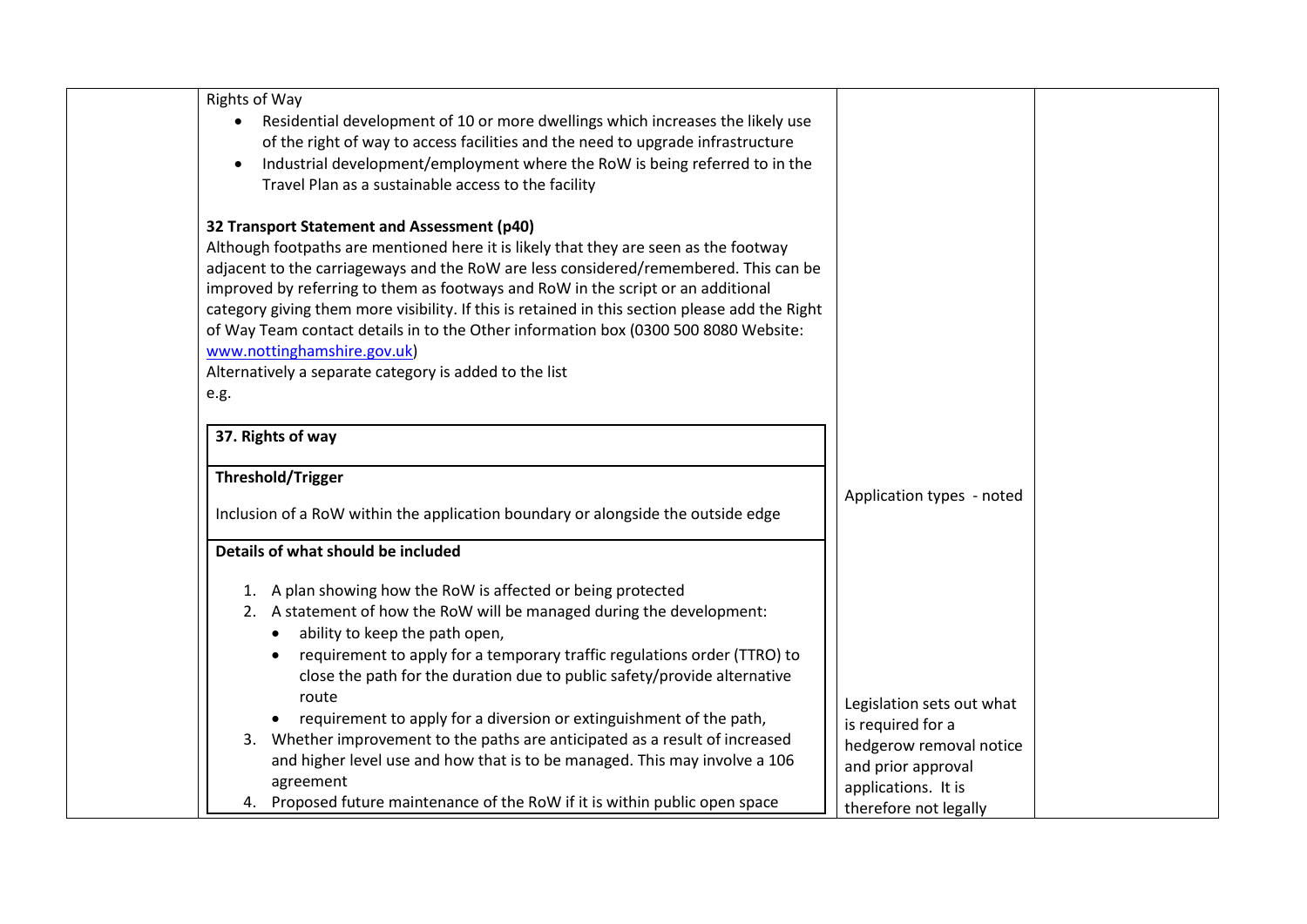| 5.                                                                                                                      | Information as to the future ownership of the land over which the path runs<br>on completion of the development                                                                                                                                                                                                                                                                                                                                                                                                                                                                                                                                                                                                                                                                                                                                                                                                                                                                                                                                                                                                                                                                                                                                                                           | possible to add in this<br>requirement.                                                       |  |
|-------------------------------------------------------------------------------------------------------------------------|-------------------------------------------------------------------------------------------------------------------------------------------------------------------------------------------------------------------------------------------------------------------------------------------------------------------------------------------------------------------------------------------------------------------------------------------------------------------------------------------------------------------------------------------------------------------------------------------------------------------------------------------------------------------------------------------------------------------------------------------------------------------------------------------------------------------------------------------------------------------------------------------------------------------------------------------------------------------------------------------------------------------------------------------------------------------------------------------------------------------------------------------------------------------------------------------------------------------------------------------------------------------------------------------|-----------------------------------------------------------------------------------------------|--|
| <b>Other information</b>                                                                                                | Early engagement with Rights of Way Team is encouraged<br>(countryside.access@nottscc.gov.uk)                                                                                                                                                                                                                                                                                                                                                                                                                                                                                                                                                                                                                                                                                                                                                                                                                                                                                                                                                                                                                                                                                                                                                                                             | Part 5 - noted for those<br>applications where it is<br>lawful to request this<br>information |  |
| Part 4                                                                                                                  |                                                                                                                                                                                                                                                                                                                                                                                                                                                                                                                                                                                                                                                                                                                                                                                                                                                                                                                                                                                                                                                                                                                                                                                                                                                                                           |                                                                                               |  |
| <b>Applications types (p49)</b><br>$\bullet$<br>$\bullet$<br>$\bullet$<br>$\bullet$<br>$\bullet$<br>public right of way | Under the following categories<br>House holder and Highway Information (p49),<br>Full Planning Permission and Highways Information (p51),<br>Outline with all Matters Reserved (p53)<br>Outline with some Matters Reserved (p54)<br>Reserved Matters (p55)<br>Please add under Highway Information - applications that involves a new driveway<br>(where planning permission is required) or new boundary treatment close to an existing<br>highway or a public right of way is within or alongside the site<br>Hedgerow removal notice (p51)<br>Please can you add the requirement to confirmation that the hedge is not alongside a<br>Prior approval/ Notification (p56)<br>Where there is a change of use from garden to paddock or agricultural/arable use to<br>paddock does this require permission and if so can it be include here? ? It can have a<br>major impact on a public right of way if the public then have to walk through a field now<br>containing horses. I believe this is a change of use as the stock definition does not include<br>horses for recreation (as opposed to a food source). The need for permission would<br>provide the opportunity to ensure the public are safe with the provision of fences or a<br>diversion at the expense of the applicant? |                                                                                               |  |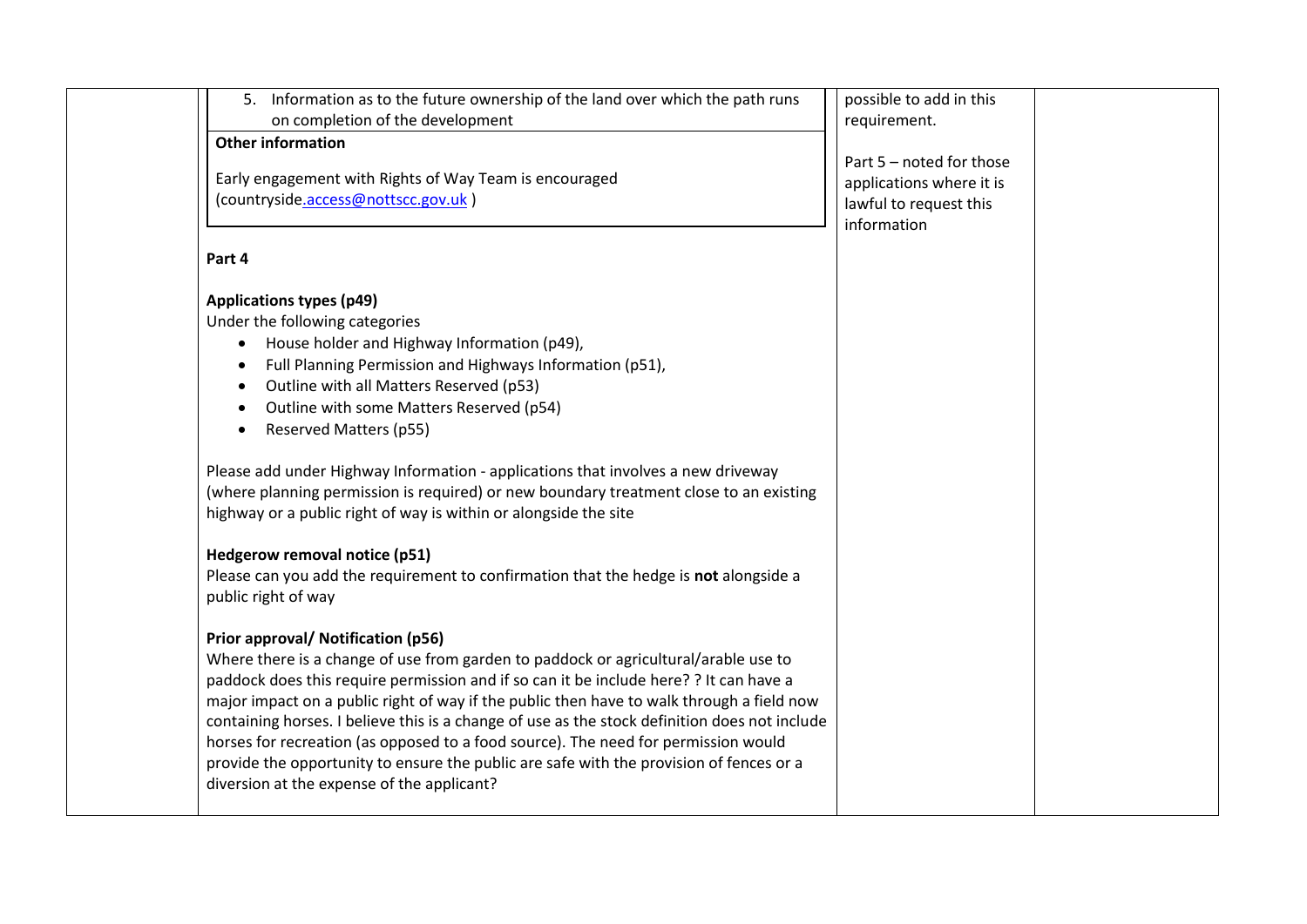|                        | Part 5 (p40)<br>Inclusion of the Right of way category suggested in Part 3 to all developments as a<br>"sometimes required" where a RoW has been identified in the block plan                                                                                                                                                                                                                                                                                                                                                                                                                                                                                                                                                                                                                                                                                                                                                                                                                                                                                                                                                                                                                                                                                                                                                                                                                                                                                                                                                                                                                                                                                                                                                                                                                                                                                                                                                                     |                                                                                                                                                                                                     |                                                                                                                                                          |
|------------------------|---------------------------------------------------------------------------------------------------------------------------------------------------------------------------------------------------------------------------------------------------------------------------------------------------------------------------------------------------------------------------------------------------------------------------------------------------------------------------------------------------------------------------------------------------------------------------------------------------------------------------------------------------------------------------------------------------------------------------------------------------------------------------------------------------------------------------------------------------------------------------------------------------------------------------------------------------------------------------------------------------------------------------------------------------------------------------------------------------------------------------------------------------------------------------------------------------------------------------------------------------------------------------------------------------------------------------------------------------------------------------------------------------------------------------------------------------------------------------------------------------------------------------------------------------------------------------------------------------------------------------------------------------------------------------------------------------------------------------------------------------------------------------------------------------------------------------------------------------------------------------------------------------------------------------------------------------|-----------------------------------------------------------------------------------------------------------------------------------------------------------------------------------------------------|----------------------------------------------------------------------------------------------------------------------------------------------------------|
| Forestry<br>Commission | Thank you for consulting the Forestry Commission on the validation checklist which looks<br>pretty comprehensive. There is only one item we felt was missing, trees are covered very<br>well in section 34 however there isn't any mention of Ancient Woodlands or existing<br>woodlands and how these will need to be treated as regards planning applications.<br>Paragraph 175 in the National Planning policy framework<br>https://assets.publishing.service.gov.uk/government/uploads/system/uploads/attachme<br>nt data/file/810197/NPPF Feb 2019 revised.pdf sets out the need to avoid Ancient<br>Semi natural Woodlands: bullet c) development resulting in the loss or deterioration of<br>irreplaceable habitats (such as ancient woodland and ancient or veteran trees) should be<br>refused, unless there are wholly exceptional reasons and a suitable compensation<br>strategy exists; and the assessments that need to be done to assess impacts of nearby<br>development can be found at https://www.gov.uk/guidance/ancient-woodland-and-<br>veteran-trees-protection-surveys-licences.<br>This may not be for you but we note that on the Authorities TPO page there isn't any<br>mention of the need for a Felling licence (exemptions apply) to fell trees outside of<br>gardens which may not be covered by TPOs and indeed if there is a TPO and permission<br>has been given by the Local Authority depending on size etc. a Felling Licence from the<br>Forestry Commission may still be needed. We are encouraging Local Authorities to put a<br>note to that effect on their websites to avoid the situation we have seen lately where we<br>a have had to prosecute a landowner for felling trees when he has been told by the Local<br>Authority that 'it's OK there isn't a TPO' and the owner takes this to mean it's OK to fell.<br>We are pleased to see that Newark and Sherwood have a tree planting campaign. | Noted.                                                                                                                                                                                              | The checklist has been<br>updated to account for<br>Ancient Woodlands.<br>The webpage will be<br>updated in relation to<br>need for felling<br>licenses. |
| Public<br>Protection   | Just to comment on part 2 local requirement section 3 air quality - yes agree with<br>comments in this section. I have recently produced the attached guidance document<br>(based on the East Midlands Template) for air quality and planning, wonder if it may be<br>of use to assist with the air quality assessments? Could it be referenced in section 3 if<br>planning are happy with the document?                                                                                                                                                                                                                                                                                                                                                                                                                                                                                                                                                                                                                                                                                                                                                                                                                                                                                                                                                                                                                                                                                                                                                                                                                                                                                                                                                                                                                                                                                                                                          | Discussions are taking<br>place with Planning Policy<br>regarding the status of the<br>air quality guidance. Once<br>this has been established,<br>checklist will be<br>the<br>updated accordingly. | The checklist will be<br>updated according to<br>advice received from<br>Planning Policy in due<br>course.                                               |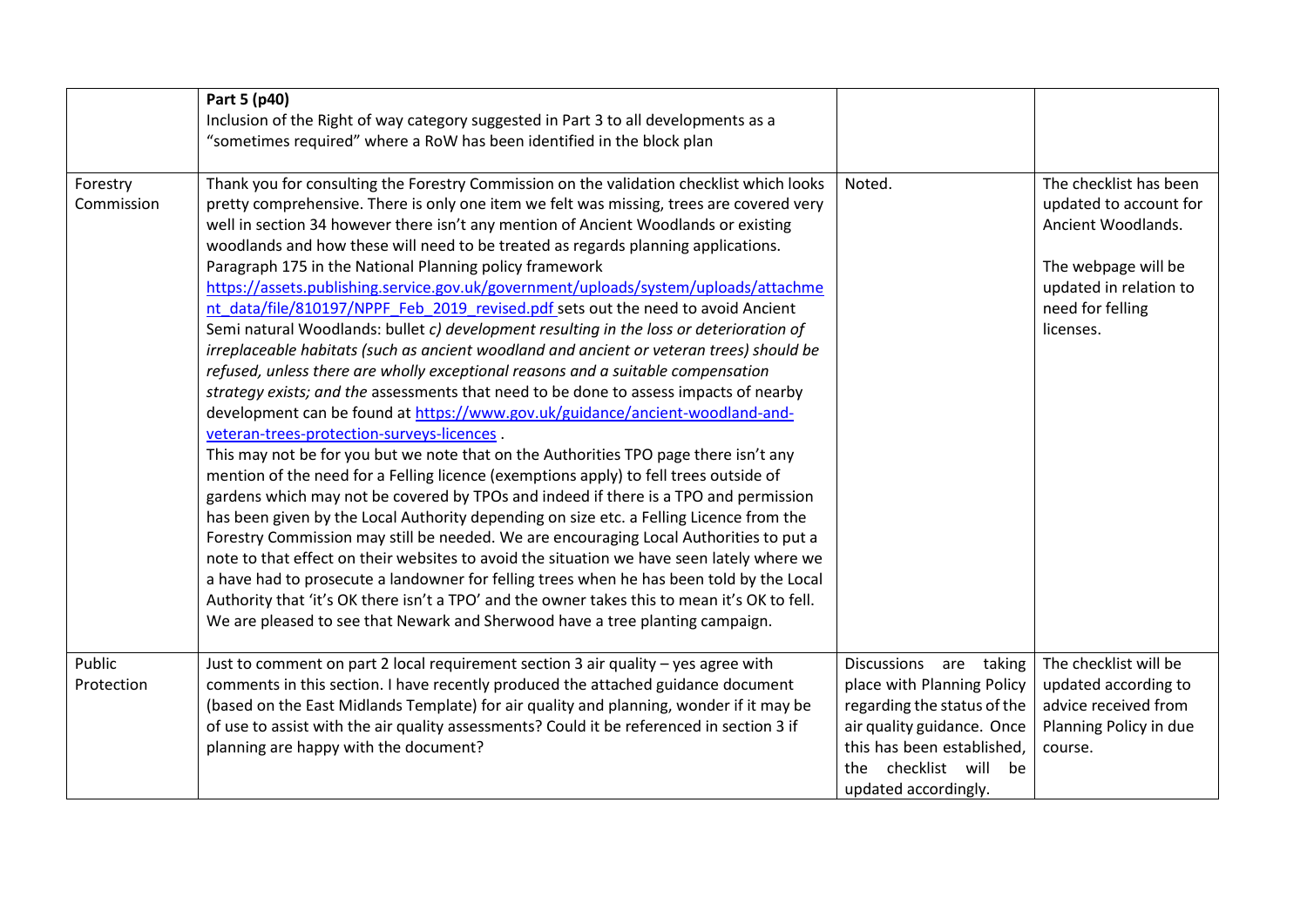|                                                                                       | Section 9 contamination survey - yes agree with content, the guidance document quoted<br>(and still on the website) is a bit old now and should probably be replaced with the<br>attached. I'll get it updated on the website.                                                                                                                                                                                                                                                                                                                                                                                                                                                                                                                                                                                                                                                                                    |       |                                        |
|---------------------------------------------------------------------------------------|-------------------------------------------------------------------------------------------------------------------------------------------------------------------------------------------------------------------------------------------------------------------------------------------------------------------------------------------------------------------------------------------------------------------------------------------------------------------------------------------------------------------------------------------------------------------------------------------------------------------------------------------------------------------------------------------------------------------------------------------------------------------------------------------------------------------------------------------------------------------------------------------------------------------|-------|----------------------------------------|
| M.I.C Design<br><b>Building Design</b><br>Services                                    | Many thanks Lee and glad to see Newark & Sherwood are on the ball.                                                                                                                                                                                                                                                                                                                                                                                                                                                                                                                                                                                                                                                                                                                                                                                                                                                | Noted | No change required                     |
| Water<br>Management<br>Consortium<br>and Doncaster<br>East Internal<br>Drainage Board | Having looked at the consultation I would ask if there is any scope to include a line within<br>the drainage section (11) that requires the developer to show and consider the presence<br>of any open watercourse or culvert on the submitted plans.<br>Ideally we would encourage developers to look at the consequence of surface water<br>discharge from sites into any watercourse, particularly with regard to any impacts<br>downstream.                                                                                                                                                                                                                                                                                                                                                                                                                                                                   | Noted | Checklist updated<br>under section 11. |
| Sport England                                                                         | <b>Checklist of Recommended Information Requirements</b><br>In addition to the national validation requirements set out within the Government's<br>Planning Practice Guidance, Sport England recommends that planning applications<br>affecting playing field land should provide sport specific information in line with the<br>below checklist. This information will enable Sport England to provide a substantive<br>response to applications on which it is consulted. It will also aid the LPA to assess an<br>application in light of P.97 of the NPPF and relevant Local Plan policies.<br>The checklist presents the recommended requirements for all applications. It also<br>indicates the information that Sport England recommends should be submitted where an<br>applicant feels their development may meet with one of the exceptions to Sport<br>England's Playing Fields Policy. <sup>1</sup> . | Noted | Checklist updated                      |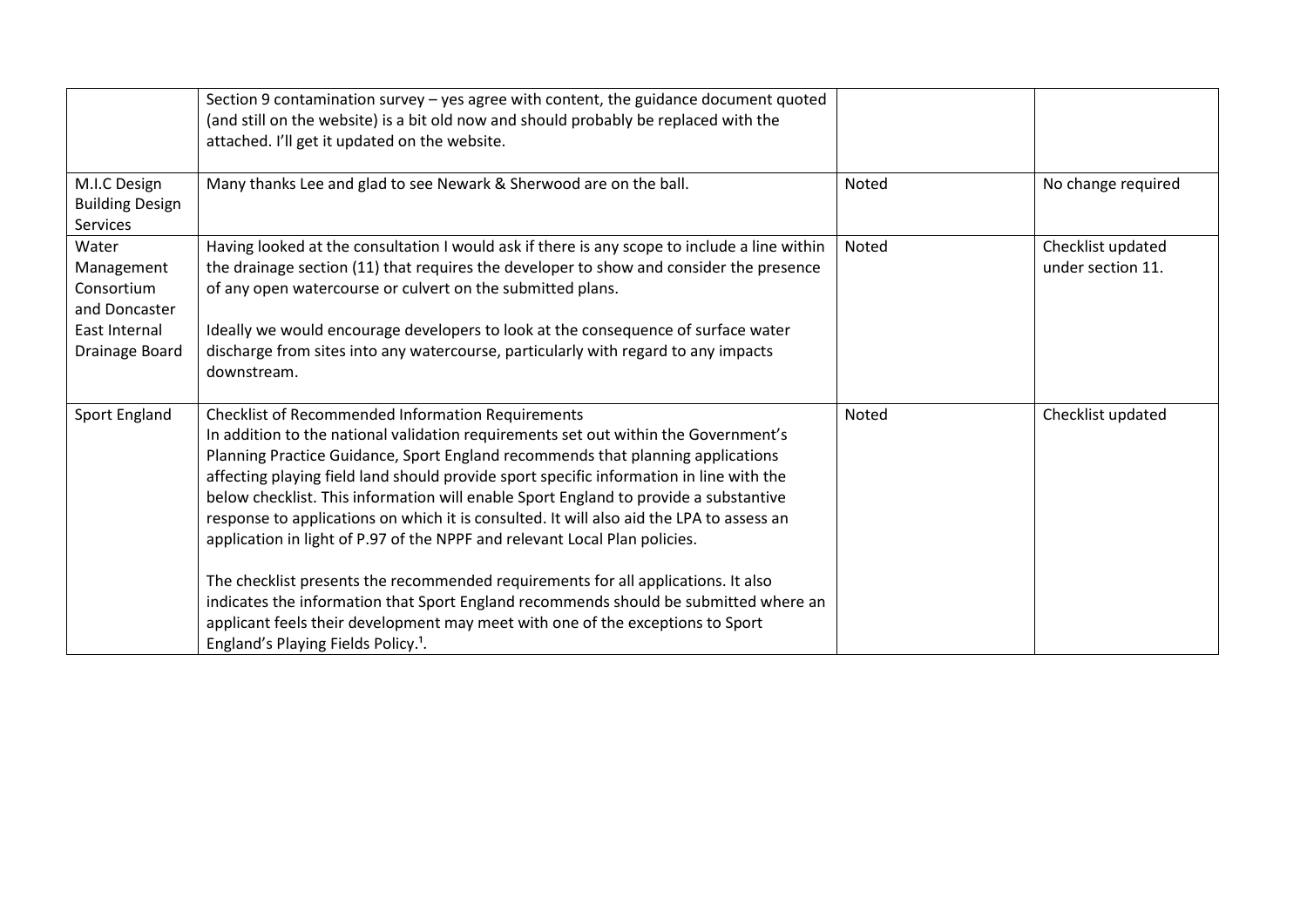|                                        | <b>Required for all applications</b>                                                                                                                                                                                                                                                                                                                                                          |                   |
|----------------------------------------|-----------------------------------------------------------------------------------------------------------------------------------------------------------------------------------------------------------------------------------------------------------------------------------------------------------------------------------------------------------------------------------------------|-------------------|
| Consultation                           | The development proposed (description), timescales, case officer contact details                                                                                                                                                                                                                                                                                                              |                   |
| Notice                                 | and how information can be viewed.                                                                                                                                                                                                                                                                                                                                                            |                   |
| <b>Existing site</b>                   | 2. Extent of the playing field as defined by The Town and Country Planning                                                                                                                                                                                                                                                                                                                    |                   |
| plan                                   | (Development Management Procedure) (England) Order 2015<br>3. Location and nature of existing buildings.                                                                                                                                                                                                                                                                                      |                   |
|                                        |                                                                                                                                                                                                                                                                                                                                                                                               |                   |
|                                        | 4. Location and nature of existing sports facilities<br>(including the layout of summer and winter playing pitches).                                                                                                                                                                                                                                                                          |                   |
|                                        | 5. Significant features (e.g. trees, slopes, paths, fences, sewers) 1.                                                                                                                                                                                                                                                                                                                        |                   |
|                                        | 6. Existing levels across the site <sup>1</sup> .                                                                                                                                                                                                                                                                                                                                             |                   |
| Proposed                               | 7. Location and nature of the proposed development.                                                                                                                                                                                                                                                                                                                                           |                   |
| site plan                              | 8. Extent of playing field area to be lost (including the area covered by the                                                                                                                                                                                                                                                                                                                 |                   |
|                                        | proposed development and any associated works e.g. landscaping).                                                                                                                                                                                                                                                                                                                              |                   |
|                                        | 9. Location and nature of all existing sports facilities (clearly showing any revised                                                                                                                                                                                                                                                                                                         |                   |
|                                        | locations from the existing plan).                                                                                                                                                                                                                                                                                                                                                            |                   |
|                                        | 10. Any changes to existing features and levels1.                                                                                                                                                                                                                                                                                                                                             |                   |
| Supporting                             | 11. Extent of playing field area to be lost (area in hectares and see point 8 above).                                                                                                                                                                                                                                                                                                         |                   |
| <b>Statements</b>                      | 12. Reason for the chosen location and alternatives considered.                                                                                                                                                                                                                                                                                                                               |                   |
|                                        | 13. Any proposed changes in the provision of indoor and outdoor sports facilities on                                                                                                                                                                                                                                                                                                          |                   |
|                                        | the site (including ancillary facilities).                                                                                                                                                                                                                                                                                                                                                    |                   |
|                                        | Required in relation to specific policy exceptions                                                                                                                                                                                                                                                                                                                                            | <b>Exceptions</b> |
| <b>Drawings</b>                        | 14. Internal layouts and elevations for proposed new, extended or                                                                                                                                                                                                                                                                                                                             | 2, 485            |
|                                        | enhanced sports facilities (including relevant ancillary facilities) <sup>1</sup> .                                                                                                                                                                                                                                                                                                           |                   |
| <b>Supporting</b><br><b>Statements</b> | 15. Current and recent users of the playing field and the nature and<br>extent of their use.                                                                                                                                                                                                                                                                                                  | 1.4 & 5           |
|                                        | 16. How the development fits with the findings of any relevant                                                                                                                                                                                                                                                                                                                                | 1, 485            |
|                                        | assessment of need and/or sports related strategy (a copy of, or a                                                                                                                                                                                                                                                                                                                            |                   |
|                                        | web link to, the assessment or strategy should be provided) <sup>12</sup> .                                                                                                                                                                                                                                                                                                                   |                   |
|                                        | 17. How the development will be of benefit to sport (including benefit to<br>existing and potential users) <sup>2</sup> .                                                                                                                                                                                                                                                                     | 2, 485            |
|                                        | 18. The specification of any ancillary facilities e.g. floodlights <sup>1</sup> .                                                                                                                                                                                                                                                                                                             | 2, 485            |
|                                        | 19. The specification of any Artificial Grass Pitch and reason for the<br>chosen surface type <sup>2</sup> .                                                                                                                                                                                                                                                                                  | 4 & 5             |
|                                        | 20. How any replacement area of playing field and ancillary facilities<br>will be delivered (including to what timescale).                                                                                                                                                                                                                                                                    | 4                 |
|                                        | 21. How, for any replacement area of playing field, equivalent or better<br>quality will be achieved and maintained, including <sup>3</sup> :<br>a. An assessment of the performance of the existing area;<br>b. The programme of works (including pitch construction) for the<br>creation of the proposed replacement area;<br>c. A management and monitoring plan for the replacement area. | 4                 |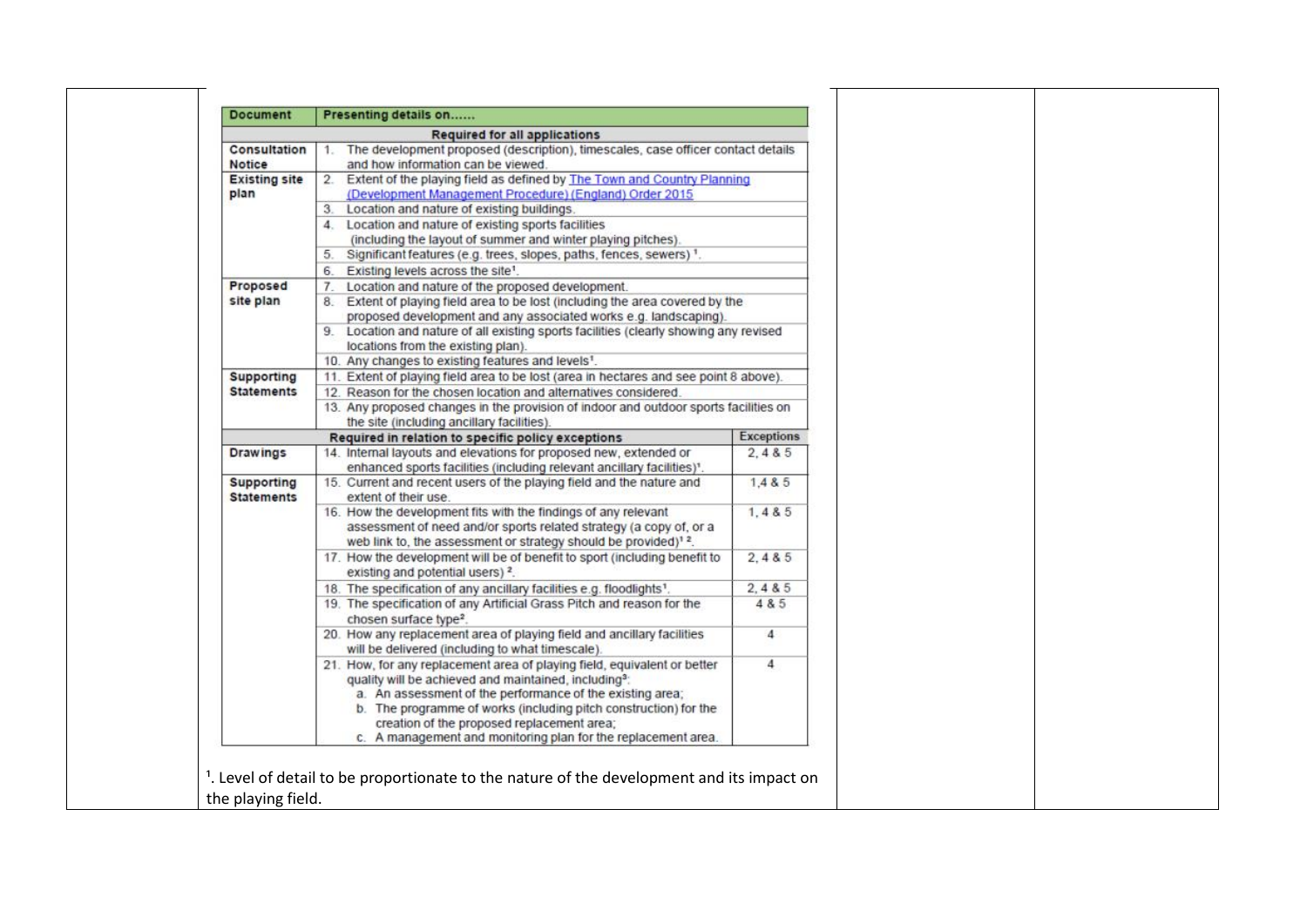|                                             | <sup>2</sup> . Relevant for Exception 4 where the loss of an area of playing field with a natural grass<br>surface is proposed to be replaced elsewhere by a new area of playing field with an<br>artificial surface.<br><sup>3</sup> . All details should be undertaken and developed by a suitably qualified and experienced<br>sports turf consultant, satisfy appropriate Sport England and NGB design guidance, and<br>have regard to Sport England's 'Equivalent Quality Assessment of Natural Turf Playing<br>Fields' briefing note.<br>Note: As set out within the Government's Planing [sic] Practice Guidance any plans or<br>drawings must be drawn to an identified scale, and in the case of plans, must show the<br>direction of north. Although not a requirement of legislation, the inclusion of a linear<br>scale bar is also useful, particularly in the case of electronic submissions                                                                                                                                                                                                                                                                                                                                                                                                                                                                                                                                                                                                              |                                                                                                                                                                                                                  |                                                                      |
|---------------------------------------------|-------------------------------------------------------------------------------------------------------------------------------------------------------------------------------------------------------------------------------------------------------------------------------------------------------------------------------------------------------------------------------------------------------------------------------------------------------------------------------------------------------------------------------------------------------------------------------------------------------------------------------------------------------------------------------------------------------------------------------------------------------------------------------------------------------------------------------------------------------------------------------------------------------------------------------------------------------------------------------------------------------------------------------------------------------------------------------------------------------------------------------------------------------------------------------------------------------------------------------------------------------------------------------------------------------------------------------------------------------------------------------------------------------------------------------------------------------------------------------------------------------------------------|------------------------------------------------------------------------------------------------------------------------------------------------------------------------------------------------------------------|----------------------------------------------------------------------|
| Fisher German<br>LLP on behalf of<br>Exolum | As you may be aware, my client Exolum's (formerly CLH-PS) high pressure oil pipeline<br>passes through land within your remit. It is of paramount importance that my client is<br>made aware of any planning applications within the vicinity of their asset so that they<br>can either; put in place measures to ensure the continued safe operation of their<br>pipeline, prevent damage to the pipeline, or simply inform the occupiers of the pipeline's<br>presence and their responsibilities for it's [sic] safeguarding.<br>In order for this to be achieved, we encourage any potential developers to submit an<br>enquiry on Line Search Before U Dig (https://www.linesearchbeforeudig.co.uk/). This<br>informs Exolum of the potential development and allows them to advise developers<br>whether their asset is likely to be affected by the potential development, if so my client<br>continues to liaise with the developer to help adapt their plans.<br>The majority of utility providers subscribe to this service and can provide details of their<br>assets within 2-3 days. The use of this service helps developers become aware of any<br>utilities within their development area, meaning plans can be adapted accordingly at an<br>early stage in the planning process leading to less disruption at the consultation phase. I<br>therefore believe it would be highly beneficial to inform developers of the Line Search<br>Before U Dig service in the Local Validation Checklist document. | Comments are noted.<br>However, they relate to<br>advice prior to an<br>application being<br>submitted as opposed to<br>validation requirements.<br>Information will be<br>provided on the Council's<br>website. | No change required.<br>The website will be<br>amended in due course. |
| <b>NHS</b><br>Nottingham<br>&               | We are pleased to see that S106 for Healthcare provision is included in your validation<br>checklist. However, we would ask you consider amending the threshold No of dwellings                                                                                                                                                                                                                                                                                                                                                                                                                                                                                                                                                                                                                                                                                                                                                                                                                                                                                                                                                                                                                                                                                                                                                                                                                                                                                                                                         | Comments<br>have<br>been<br>provided<br>to<br>the                                                                                                                                                                | No amendment to<br>checklist at this stage.                          |
|                                             |                                                                                                                                                                                                                                                                                                                                                                                                                                                                                                                                                                                                                                                                                                                                                                                                                                                                                                                                                                                                                                                                                                                                                                                                                                                                                                                                                                                                                                                                                                                         |                                                                                                                                                                                                                  |                                                                      |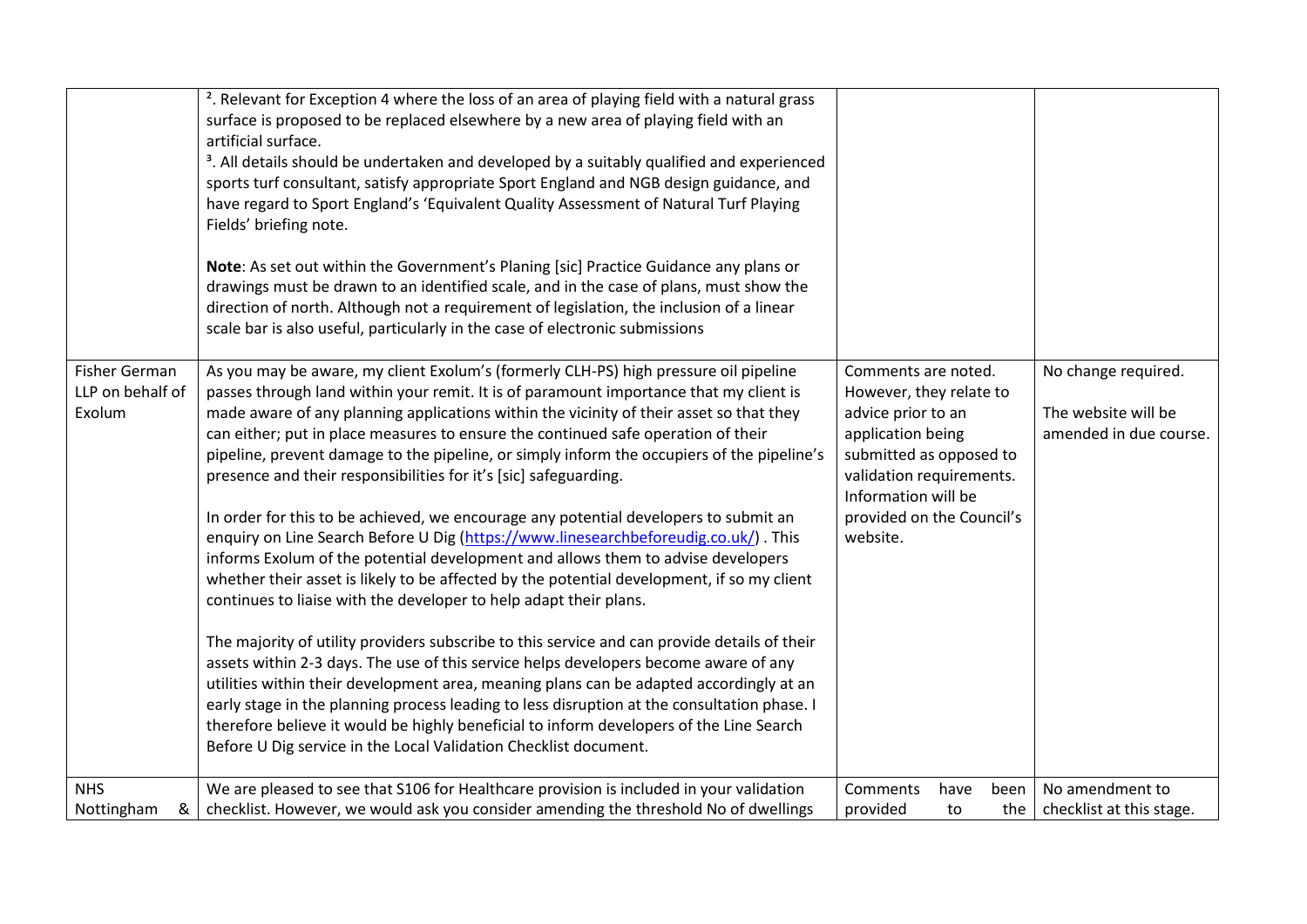| Nottinghamshir<br>e CCG                                                       | from 65 to 25 for a developers Section 106 contribution in line with this number agreed<br>between the CCG and the other local Councils we work with.                                                                                                                                                                                                                                                                                                                | Infrastructure Officer to<br>consider as part of the<br>review of the Council's<br>adopted Supplementary<br>Planning Document on<br>Planning Obligations. | Amendments will be<br>made if required<br>following the Planning<br>Obligation review. |
|-------------------------------------------------------------------------------|----------------------------------------------------------------------------------------------------------------------------------------------------------------------------------------------------------------------------------------------------------------------------------------------------------------------------------------------------------------------------------------------------------------------------------------------------------------------|-----------------------------------------------------------------------------------------------------------------------------------------------------------|----------------------------------------------------------------------------------------|
| <b>CLH Pipeline</b><br>System (CLH-PS)<br>Ltd                                 | Thank you for your email to CLH Pipeline System (CLH-PS) Ltd dated 2 March 2021<br>regarding the above. Please find attached a plan of our client's apparatus. We would ask<br>that you contact us if any works are in the vicinity of the CLH-PS pipeline or alternatively<br>go to www.linesearchbeforeudig.co.uk, our free online enquiry service.                                                                                                                | Comments are noted.<br>However, they do not<br>relate to the checklist.                                                                                   | No change required.                                                                    |
| Ramblers<br>Association                                                       | As you know, Ramblers is consulted as a matter of routine on any planning application<br>within 5 metres of a Right of Way. The system works well and I would not like to see it<br>changed.<br>Could this arrangement be threatened by the proposed review? Do I need to make a<br>formal response describing the value of asking for Ramblers' involvement in the planning<br>process?                                                                             | Query regarding<br>consultation.                                                                                                                          | No change required.                                                                    |
| Chandlers<br><b>Building</b><br>Surveyors<br>Limited                          | My experience with Newark and Sherwood district Council are so poor I will not be<br>making any further applications.                                                                                                                                                                                                                                                                                                                                                | Not related to the<br>validation checklist.<br>Comments have been<br>responded to separately                                                              | No change required.                                                                    |
| <b>NATS</b><br>Safeguarding<br><b>National Air</b><br><b>Traffic Control)</b> | NATS has no comments to make on the validation plan,                                                                                                                                                                                                                                                                                                                                                                                                                 |                                                                                                                                                           | No change required.                                                                    |
| <b>Halsall Lloyd</b><br>Partnership                                           | Firstly, in relation to Pre App fees - would it not encourage applicants to undertake 'Pre<br>Apps' if the responses provided sufficient advice that was treated as being 'material' to<br>any future planning application made. In this way 'Pre Apps' would be of more value and<br>speed up the potential future planning application process if the comments were taken<br>on board reasonably. The process could be positively encouraged if the 'pre app' fees | Advice given is informal<br>and based on the<br>information provided.<br>The advice is material but<br>does not guarantee the                             | No change required.                                                                    |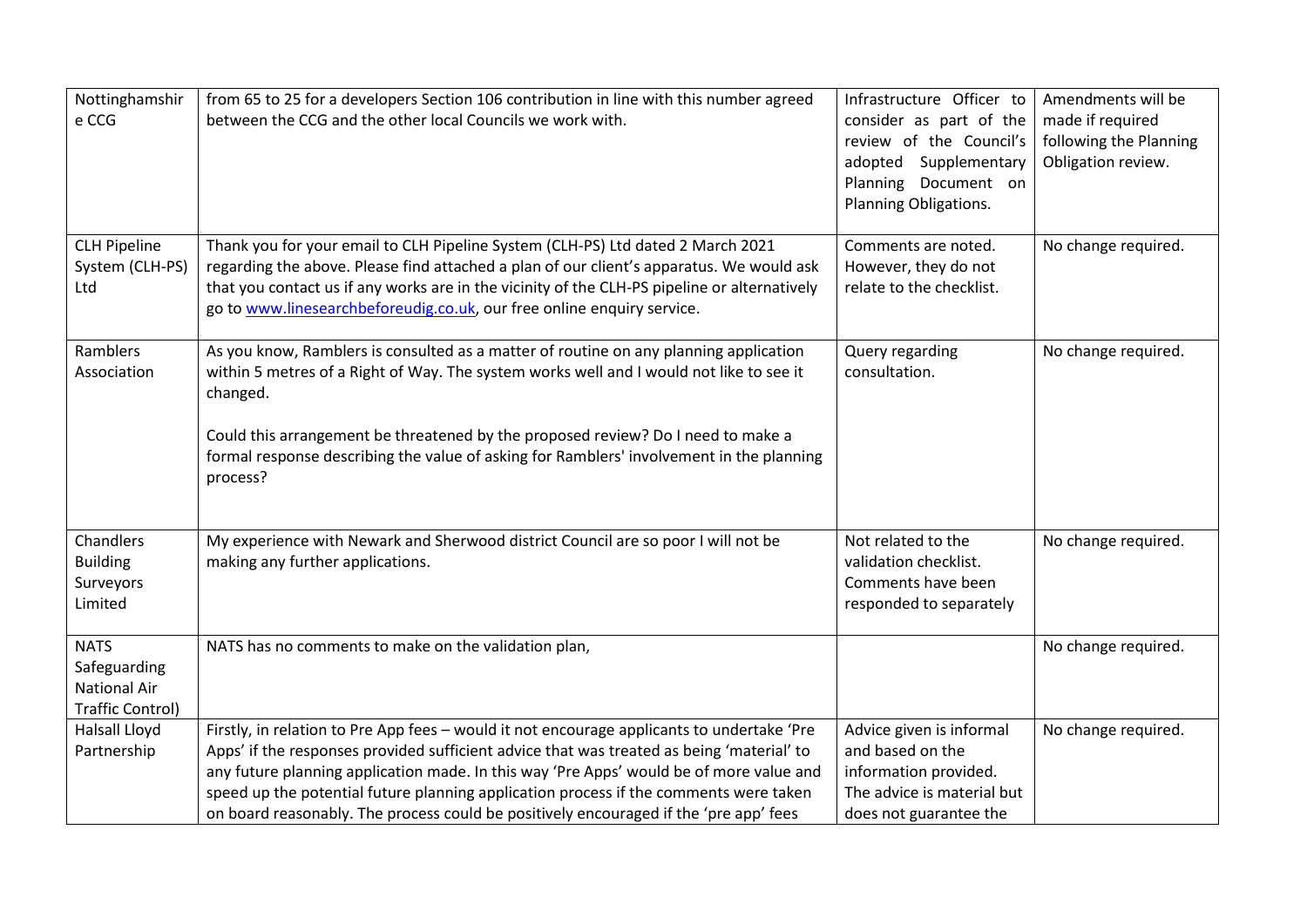|                                    | were deducted from the planning application fee in due course. Otherwise, Clients feel<br>that they are paying for no apparent benefit as 'planning advice' (the planning officers<br>opinion) is always caveated, which is generally taken by Clients as being meaningless!<br>Secondly, with regard to "local List" of non-designated heritage assets, how do you<br>inform owners that their building may either be on a list or being considered for one.<br>Have they the right to challenge this process at the outset of a notification in the same<br>way as a 'listed building notice can be challenged either by review at DCMS or a<br>Certificate of Immunity application. This process needs to be clear, as often Clients<br>appear to be unaware of the non-designated 'local list' and under the changing<br>NPPF/NPPG if it is not clear, it could be seen as a method of operating a selection process<br>as a back door to a formal listing review through Historic England, which sets a much<br>higher standard both regionally and nationally. | outcome of an<br>application. Legislation<br>sets the fees applicable to<br>a planning application, it<br>is therefore not possible<br>to amend the fee<br>charged. Fees for pre-<br>application advice are<br>commensurate with the<br>time involved and<br>experience of the officer.<br>Local list - the Council is<br>looking to adopt a policy<br>approach to locally listed<br>buildings. Details of<br>which and how to<br>respond are detailed on<br>the Council's website. A<br>response has been sent<br>providing information. |                     |
|------------------------------------|----------------------------------------------------------------------------------------------------------------------------------------------------------------------------------------------------------------------------------------------------------------------------------------------------------------------------------------------------------------------------------------------------------------------------------------------------------------------------------------------------------------------------------------------------------------------------------------------------------------------------------------------------------------------------------------------------------------------------------------------------------------------------------------------------------------------------------------------------------------------------------------------------------------------------------------------------------------------------------------------------------------------------------------------------------------------|-------------------------------------------------------------------------------------------------------------------------------------------------------------------------------------------------------------------------------------------------------------------------------------------------------------------------------------------------------------------------------------------------------------------------------------------------------------------------------------------------------------------------------------------|---------------------|
| The Coal<br>Authority              | As you will be aware our records indicate that past coal mining activity and surface and<br>shallow depth has left a legacy in the Newark and Sherwood area including; mine entries,<br>reported surface hazards and fissures/breaklines.<br>We are therefore pleased to see that Part 3 - Statements and Reports of the Validation<br>List includes at Section 7 the requirement to provide a Coal Mining Risk Assessment to<br>support development proposals within the defined Development High Risk Area. We<br>support the inclusion within the validation checklist of this requirement and the reference<br>to our guidance in the supporting text.                                                                                                                                                                                                                                                                                                                                                                                                           | Noted                                                                                                                                                                                                                                                                                                                                                                                                                                                                                                                                     | No change required. |
| <b>Malcolm Clark</b><br>Associates | Under householder applications - 'Sometimes required '- states completion of a CIL form<br>required if exceeds 100 sqm -                                                                                                                                                                                                                                                                                                                                                                                                                                                                                                                                                                                                                                                                                                                                                                                                                                                                                                                                             | Noted. Checklist has<br>been amended to make it<br>clearer in terms of the                                                                                                                                                                                                                                                                                                                                                                                                                                                                | Checklist amended.  |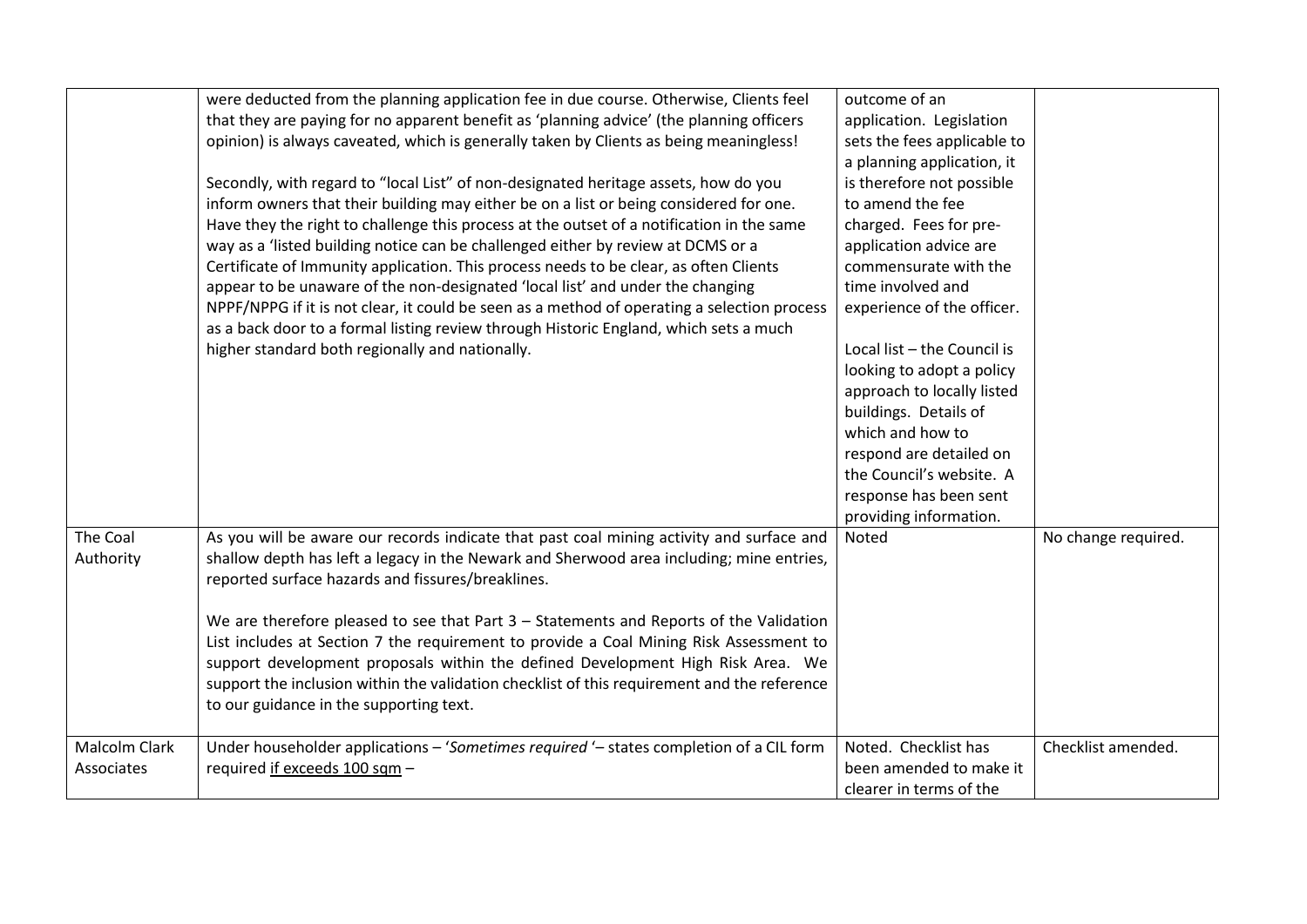|                      | A welcome change - should only be required if exceeds 100 sqm - in practice at present is<br>required for every householder application, irrespective of size                  | amount of information<br>required.                  |                                         |
|----------------------|--------------------------------------------------------------------------------------------------------------------------------------------------------------------------------|-----------------------------------------------------|-----------------------------------------|
|                      | <b>Listed Building Consent</b>                                                                                                                                                 | Prior to the checklist<br>being adopted, training   |                                         |
|                      | The list of 'always required' seems very excessive for say changing the colour of an<br>internal wall or fitting a log burner or a new driveway gate                           | will be given to the<br>Planning Support team.      |                                         |
|                      |                                                                                                                                                                                | As indicated within the                             |                                         |
|                      | The list seems to be based on an internal structural change $-$ eg remove or add wall $-$<br>replace windows                                                                   | document, information<br>required will be           |                                         |
|                      |                                                                                                                                                                                | proportionate to the                                |                                         |
|                      | To supply Elevations and full floor plans and Section for minor works seems well over the                                                                                      | proposal. Clarification is                          |                                         |
|                      | top. - why would you want Elevations / Floor Plans and Section to change one window? -<br>why Floor plans and Section to replace Guttering?                                    | sometimes required and<br>in the instance of the    |                                         |
|                      |                                                                                                                                                                                | example given, whilst this                          |                                         |
|                      | Trust above of assistance - my experience with Authorities who have instigated such lists                                                                                      | is not a NSDC                                       |                                         |
|                      | applications now tend to become bogged down in the 'registration' process because the<br>processing is handled by possibly lesser experienced staff, who reject submissions    | requirement if the<br>distance on one drawing       |                                         |
|                      | through 'eye' dotting and 'T' crossing reasons - where the information required is                                                                                             | was missed during                                   |                                         |
|                      | present, but not in the exact spot they feel it must be rejected. - for example South                                                                                          | validation and the                                  |                                         |
|                      | Holland will reject a submission if the distance to boundary, of an householder extension,<br>is not shown on the Block Plan, but is shown on the Ground floor plan.           | applicant advises it is on<br>another (appropriate) |                                         |
|                      |                                                                                                                                                                                | drawing, this would be                              |                                         |
|                      |                                                                                                                                                                                | accepted.                                           |                                         |
| <b>Town Planning</b> | As with many Councils the document is seeking to do multiple things within a single<br>document. Whilst the desire to do this for ease is understood; it can in fact result in | Agreed. Planning is<br>complex and applicants       | The checklist has been                  |
| Company              | misinterpretation of the legal position.                                                                                                                                       | new to planning                                     | updated throughout to<br>respond to the |
|                      |                                                                                                                                                                                | (including e.g.                                     | comments and                            |
|                      | The Local Validation List produced under s62(3) TCPA 1990 and Article 11 DMPO 2015                                                                                             | advertisement and listed                            | observations made.                      |
|                      | only applies to applications for planning permission. It does not apply to advertisement                                                                                       | building consent) will                              |                                         |
|                      | consent, applications for prior approval/notification or listed building consent for                                                                                           | unlikely to be aware of                             |                                         |
|                      | example.                                                                                                                                                                       | information required to                             |                                         |
|                      | The planning system has become unduly complicated with the number of different types                                                                                           | determine an application.<br>The information within |                                         |
|                      | of application now available, with many of these now having validation requirements set                                                                                        | the checklist is therefore                          |                                         |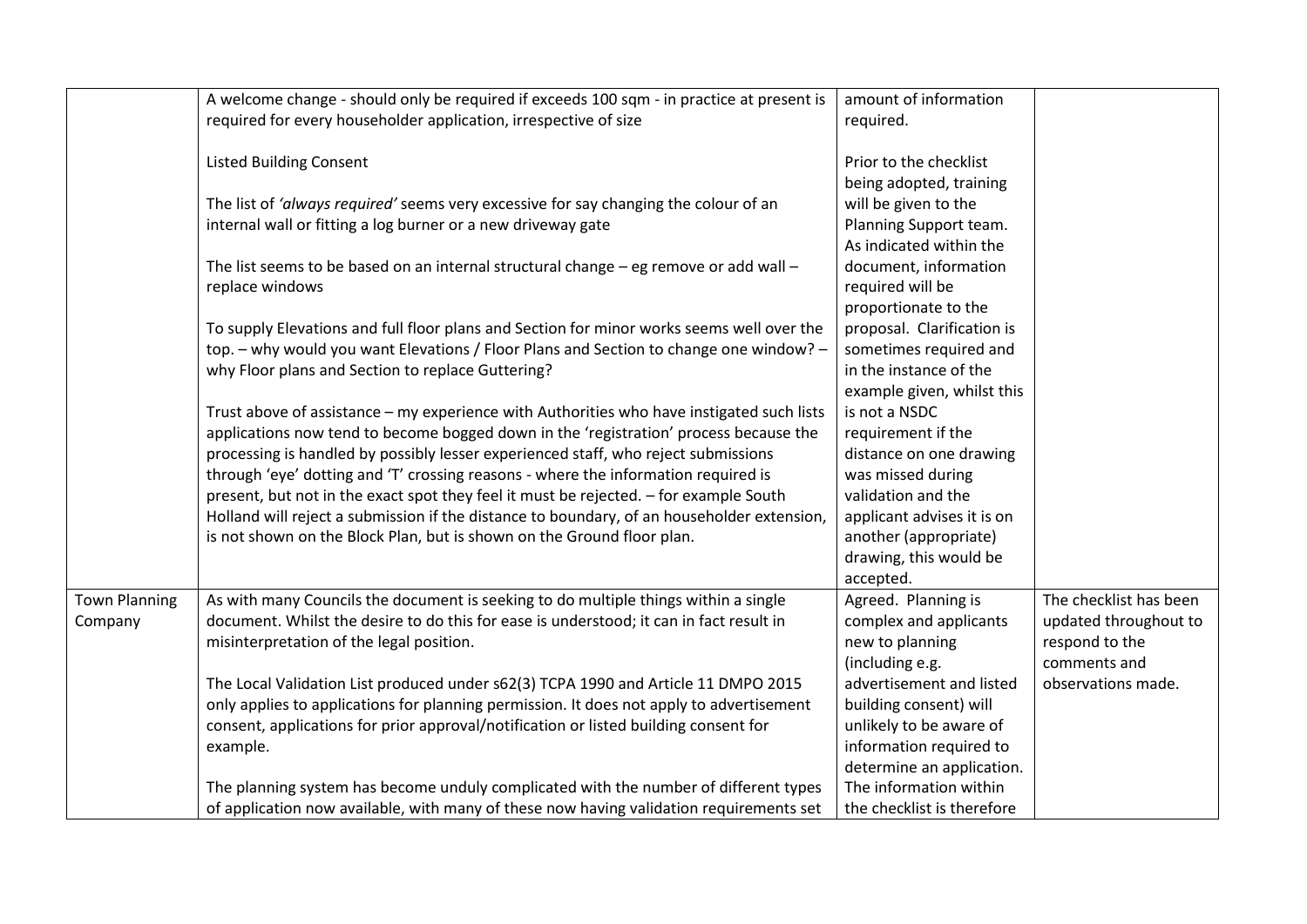| out not in the TCPA or DMPO but in other Regulations or Orders. For example, the legal          | to provide as much         |
|-------------------------------------------------------------------------------------------------|----------------------------|
| requirements for Listed Building Consent are set out in ss10 & 11 of the Planning (Listed       | assistance as possible.    |
| Buildings and Conservation Areas) Act 1990; supplemented by The Planning (Listed                | The comments, however,     |
| Buildings and Conservation Areas) Regulations 1990.                                             | are noted.                 |
|                                                                                                 |                            |
| If the Council wants to summarise the various legal requirements for the differing              | The size of the document   |
| application types in a single document alongside the local validation list; then this would     | is in some regards         |
| be appropriate provided that it is explicitly clear that the local validation list only applies | misleading as the          |
| to the consent types within s62(3) TCPA 1990 and Article 11 DMPO 2015. The current              | checklist will be broken   |
| format does not make this clear.                                                                | down into various parts    |
|                                                                                                 | with links once published  |
| Local validation requirements should be based on a proportionate approach as required           | on the website.            |
| by Planning Practice Guidance. They should also consider the overall impact on viability        | Information sought will    |
| of development and the upfront cost of producing and submitting planning applications.          | be proportionate to the    |
| The more onerous the local validation list the more scope there is for validation disputes      | proposal. It needs to be   |
| and inconsistency in validating planning applications. In overall terms a 72-page               | noted that the validation  |
| document relating to the validation of planning applications is disproportionate in scale       | of an application is an    |
| and is unlikely to be read and used by most people submitting a planning application.           | administrative not         |
|                                                                                                 | technical function and     |
| In broad terms there should also be some correlation between consultees needing to be           | therefore sometimes        |
| consulted on proposals and information requirements. There are a number of examples             | questions and queries will |
| where information is now suggested as being required but the relevant consultee would           | arise.                     |
| not in fact comment on a planning application of that nature. As such there would               |                            |
| appear little point in seeking the provision of the information in the first place.             | Page 9 - inclusion of such |
|                                                                                                 | words assists neighbours   |
| It is actually very difficult to comment on the document as it has no paragraph numbers         | (and other parties) in     |
| or page numbers to help identify what element a comment relates to. I use the page              | understanding what is      |
| number the relevant text appears on when viewing the document as a pdf:                         | being applied for and      |
|                                                                                                 | whether or not it is 'new' |
| • Page 9 - Application Forms - in strict terms a description of development should only         | development.               |
| refer to acts of development. Therefore, use of words such as 'retention of' or                 |                            |
| 'retrospective' as suggested are inappropriate. You will note that in appeals Inspectors        | Page 11-noted,             |
| continuously remove such words from descriptions of development.                                | amended and updated to     |
| . Page 11 - Location Plan - reference to 'include at least two adjacent road names where        | reflect comments.          |
| possible' is well beyond the national requirements in article $7(1)(c)(ii)$ of the Town and     |                            |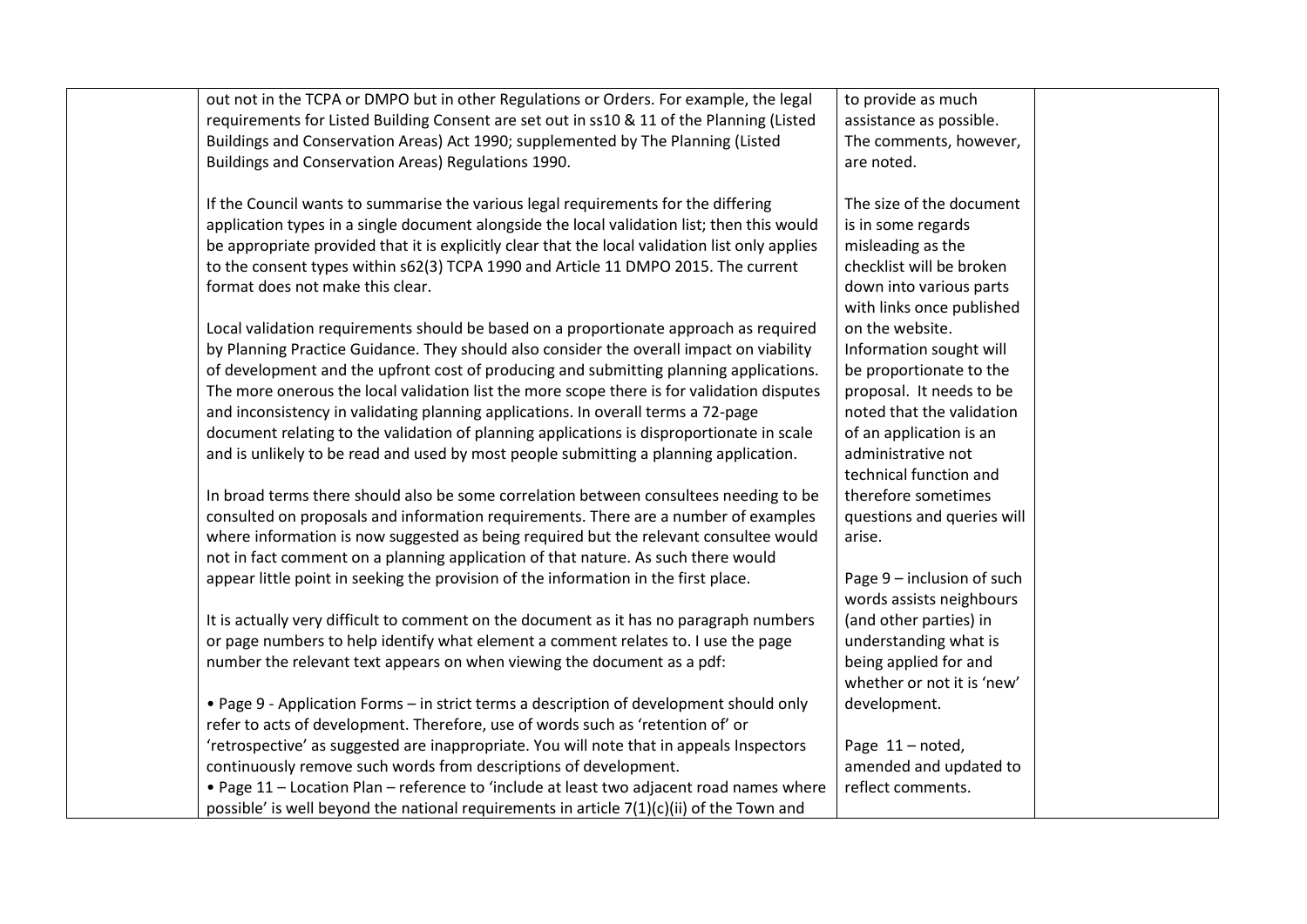| Country Planning (Development Management Procedure (England) (Order) 2015. The               | Page 15 - Advertisement     |  |
|----------------------------------------------------------------------------------------------|-----------------------------|--|
| Planning Inspectorate has made this suggestion for years but does not apply it because it    | applications were noted     |  |
| would render the majority of appeals invalid. To submit a location plan at 1:1250 on an      | in 2 places with the        |  |
| A4 page in most cases prohibits two roads being shown.                                       | checklist. These have       |  |
| . Page 11 - Site or Block Plan - Additional plans and drawings will in most cases be         | been consolidated and       |  |
| necessary to describe the proposed development, as required by article $7(1)(c)(ii)$ of the  | clarification given         |  |
| Town and Country Planning (Development Management Procedure (England) (Order)                | regarding information       |  |
| 2015. Any plans or drawings must be drawn to an identified scale, and in the case of         | required.                   |  |
| plans, must show the direction of north. Although not a requirement of legislation, the      | Page 18 - amendments        |  |
| inclusion of a linear scale bar is also useful, particularly in the case of electronic       | suggested in accordance     |  |
| submissions. This section includes additional requirements which go beyond the national      | with guidance from          |  |
| requirements and should therefore be set out as local information requirements.              | Environmental Health.       |  |
| • Page 12 - DAS for Listed Buildings - this section does not comply with s10(4) of the       | Page 19 - details of the    |  |
| Planning (Listed Buildings and Conservation Areas) Act 1990. It seeks to extend the legal    | location of bin storage is  |  |
| requirements and should be rewritten to match that described in the Making an                | important to achieve a      |  |
| Application section of Planning Practice Guidance (Reference ID: 14-032-20140306).           | high standard of design     |  |
| • Page 15 - Advertisement Applications - there is no legal basis for applying local          | and also to ensure that     |  |
| validation requirements.                                                                     | refuse vehicles are able    |  |
| . Page 18 - Air Quality Assessments - this is an onerous requirement for all forms of        | to access proposed          |  |
| major development. For example, a change of use to a woodland glamping site could            | locations.                  |  |
| involve a large area thereby triggering it being major development but perhaps only          | Page 23 - comments          |  |
| involving a handful of glamping units. This is normally targeted at Air Quality              | noted. Drainage             |  |
| Management Areas, of which Newark & Sherwood has none. Otherwise, this would be              | information is required     |  |
| better targeted at types of development that are likely to generate air quality impacts.     | for certain types of        |  |
| • Page 19 - Bin/Waste Management Information - this is inappropriate and unnecessary         | developments. The           |  |
| for example it cannot apply to outline applications; it is already addressed by questions    | checklist has been          |  |
| on the standard application forms.                                                           | amended to reflect this.    |  |
| • Page 23 - Drainage - requiring this for 'Applications in areas at risk from flooding       | Page 28 - noted             |  |
| (Flood Zone 2 or 3); Applications adjacent to areas at risk of flooding; and Where there is  | Page 30 - for designated    |  |
| a requirement in the relevant Neighbourhood Plan' in unduly onerous and                      | assets, the HIA will always |  |
| disproportionate. Planning Practice Guidance (Reference ID: 14-038-20140306) states          | be required whereas for     |  |
| that: "Local planning authorities should take a proportionate approach to the                | non-designated, the         |  |
| information requested in support of planning applications." A flood risk assessment is       | assessment should be        |  |
| already required in flood zones 2 and 3 and this already has to consider flood risk from all | submitted.                  |  |
| sources. There is no correlation between the flood zones based on river flooding and the     |                             |  |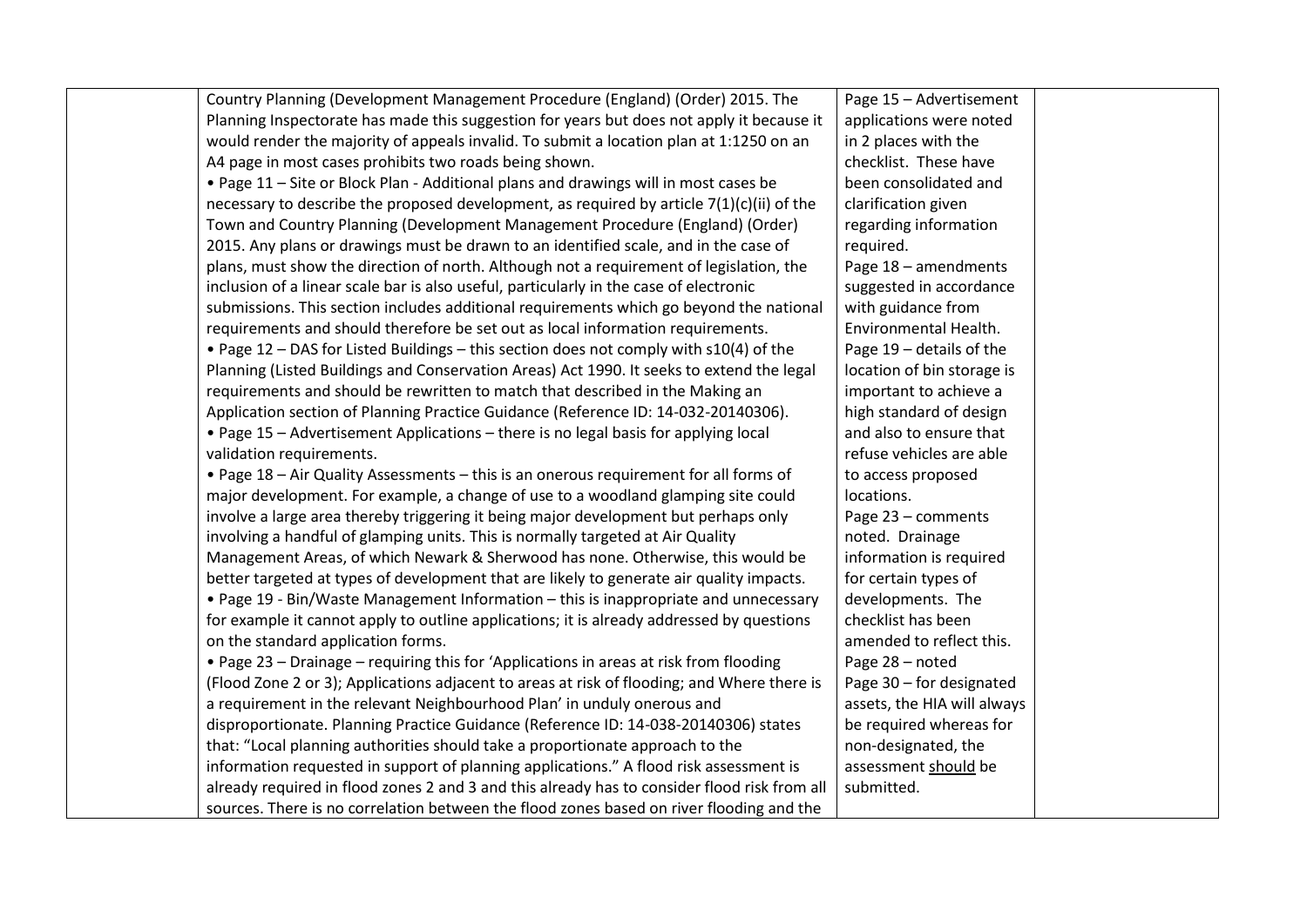| potential impact of surface water run-off. Applying the proposed thresholds literally<br>means that all householder development in a flood zone needs a drainage assessment<br>which is wholly disproportionate.<br>. Page 28 - Flood Risk Assessments - this is seeking to become more complicated that<br>the broadly simple approach of a flood risk assessment being required in flood zones 2<br>and 3 or for sites over 1ha in flood zone 1.<br>. Page 30 - Heritage Impact Assessments - the current wording initially suggests that it<br>applies for all proposals affecting heritage assets which would include non-designated<br>heritage assets, whereas later on it refers to "Heritage Impact Assessments should also<br>be submitted for planning applications affecting non-designated heritage assets, notably<br>where that proposal would result in total loss or significant alteration of the heritage<br>asset." This should be clarified and it should also be clear that it only applies to non-<br>designated heritage assets identified under the appropriate process still to be<br>undertaken.<br>• Page 38 - Street Scene Views - this is imprecise so should be removed as a validation<br>requirement. There can be circumstances where a street scene is useful for<br>determination so can be requested by a case officer during the determination process.<br>. Page 38 - Structural Survey - as a local validation list can only address applications<br>under s62(3) TCPA 1990 and Article 11 DMPO 2015 reference to proposals involving the<br>conversion of rural buildings in change of use prior notification applications and works<br>for applications to trees protected by a Tree Preservation Order where the reason for<br>works relates to structural issues must be removed.<br>. Page 40/41 - Transport Statement/Travel Plan - it is fundamentally unacceptable to<br>include requirements that are based on use classes that no longer apply. It provides no<br>advice for example on a proposal for class E; it seeks to undermine the flexibility<br>provided by the new wide scope of class E. The thresholds should be revised to reflect | A number of non-<br>designated heritage<br>assets are listed on the<br><b>Historic Environment</b><br>Record and therefore this<br>requirement applies to<br>those buildings,<br>notwithstanding the<br>Council is looking to<br>formally adopt its own<br>local list.<br>Page 38 - Streetscene -<br>this is what the checklist<br>states at present $-$ that<br>they will be specifically<br>requested.<br>Structural Survey-<br>reference to prior<br>approval and TPOs has<br>been removed. However,<br>reference to evidence of<br>structural damage has<br>been updated under<br>application types.<br>Page 40/41 - noted and<br>amended in line with |
|--------------------------------------------------------------------------------------------------------------------------------------------------------------------------------------------------------------------------------------------------------------------------------------------------------------------------------------------------------------------------------------------------------------------------------------------------------------------------------------------------------------------------------------------------------------------------------------------------------------------------------------------------------------------------------------------------------------------------------------------------------------------------------------------------------------------------------------------------------------------------------------------------------------------------------------------------------------------------------------------------------------------------------------------------------------------------------------------------------------------------------------------------------------------------------------------------------------------------------------------------------------------------------------------------------------------------------------------------------------------------------------------------------------------------------------------------------------------------------------------------------------------------------------------------------------------------------------------------------------------------------------------------------------------------------------------------------------------------------------------------------------------------------------------------------------------------------------------------------------------------------------------------------------------------------------------------------------------------------------------------------------------------------------------------------------------------------------------------------------------------------------------------------------------------------------------------|------------------------------------------------------------------------------------------------------------------------------------------------------------------------------------------------------------------------------------------------------------------------------------------------------------------------------------------------------------------------------------------------------------------------------------------------------------------------------------------------------------------------------------------------------------------------------------------------------------------------------------------------------------|
| the maximum thresholds that apply relating to the new use classes, so for example class<br>E would become 1,500sqm and 2,500sqm respectively.<br>. Page 44 - Ventilation and Extraction Report - this needs to be updated to reflect<br>updated use classes or more likely be amended to refer to proposals involving ventilation<br>and extraction.<br>• Part 4 Application Types - In this section you occasionally refer under the heading<br>'always required' matters which are not set out in the relevant legislation; for example,<br>for adverts and listed building consent.                                                                                                                                                                                                                                                                                                                                                                                                                                                                                                                                                                                                                                                                                                                                                                                                                                                                                                                                                                                                                                                                                                                                                                                                                                                                                                                                                                                                                                                                                                                                                                                                           | <b>Planning Practice</b><br>Guidance<br>Page 44 - amended.<br>Part $4$ – the applications<br>referenced have been<br>updated                                                                                                                                                                                                                                                                                                                                                                                                                                                                                                                               |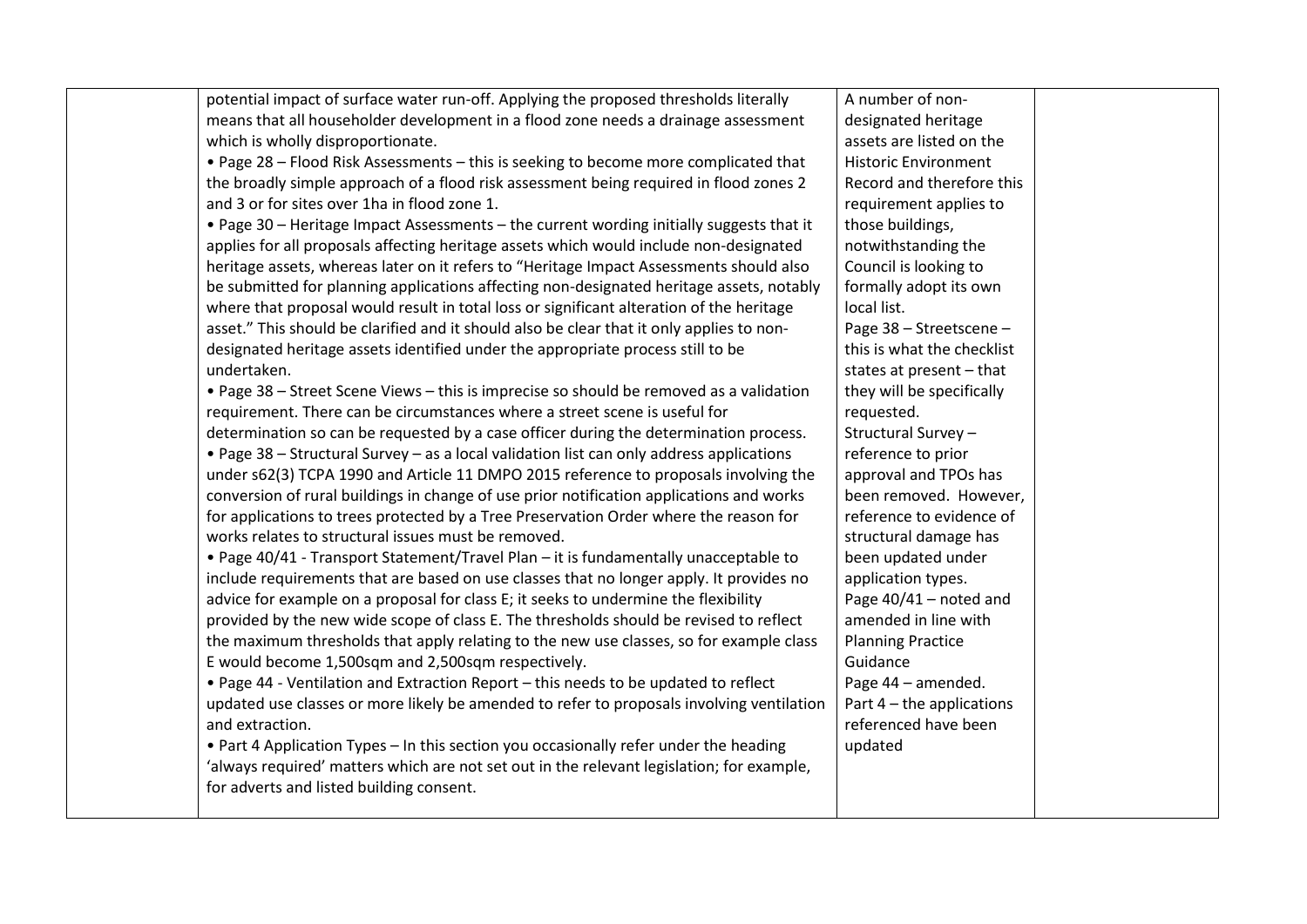| Southwell Town<br>Council | Part 3 - section 4 error in the Archeology section - refers to Air quality info                                                                                                 | Noted                                              | Checklist has been<br>updated in the |
|---------------------------|---------------------------------------------------------------------------------------------------------------------------------------------------------------------------------|----------------------------------------------------|--------------------------------------|
|                           | Section 6 - welcome the requirement for superfast broadband                                                                                                                     | Noted                                              | Archaeology section.                 |
|                           | Welcome the requirement for SW drainage design as part of the process rather than part<br>of the conditions -                                                                   | Noted                                              |                                      |
|                           |                                                                                                                                                                                 | This checklist is for                              |                                      |
|                           | Suggest the following is added: "If a town/village is known to have suffered flooding in<br>the past, the local community/council/flood action group should be included in pre- | application requirements,<br>not pre-application   |                                      |
|                           | planning discussions to fully assess the impact of developments on flood risk at local                                                                                          | advice. As part of the                             |                                      |
|                           | level."                                                                                                                                                                         | Council's adopted<br><b>Statement of Community</b> |                                      |
|                           | Welcome the need to provide a Hedgerow removal notice - this needs publicity as it's<br>too late once removed.                                                                  | Involvement, developers<br>are encouraged to       |                                      |
|                           |                                                                                                                                                                                 | engage with various                                |                                      |
|                           |                                                                                                                                                                                 | partners.                                          |                                      |
|                           |                                                                                                                                                                                 | Publicity regarding the                            |                                      |
|                           |                                                                                                                                                                                 | need for hedgerow<br>removal consent is            |                                      |
|                           |                                                                                                                                                                                 | provided on the Council's                          |                                      |
|                           |                                                                                                                                                                                 | website. Advertising of                            |                                      |
|                           |                                                                                                                                                                                 | such need outside of this<br>is difficult.         |                                      |
| <b>NCC Highways</b>       | <b>Highways</b>                                                                                                                                                                 | Comments are noted                                 | Checklist has been                   |
|                           | Section 32 seems to conflate transport statements/assessments and travel plans. It                                                                                              |                                                    | updated to take                      |
|                           | includes information on the thresholds for all of these but then only provides details for                                                                                      |                                                    | account of all                       |
|                           | TAs and Statements. Travel Plans are considered separately in Section 33. Given that the                                                                                        |                                                    | comments under                       |
|                           | thresholds for requiring Travel Plan Statements and Full/Interim/Framework Travel Plans                                                                                         |                                                    | Transport                            |
|                           | are identical to those for Transport Statements and Assessments, it makes sense to                                                                                              |                                                    | Assessments/Statemen                 |
|                           | modify the headings of the table in Section 32 to reflect this. However, it would also then                                                                                     |                                                    | ts; Travel Plans and                 |
|                           | make sense to include info on Travel Plans in Section 32 as well. Alternatively, the table                                                                                      |                                                    | <b>Environmental Impact</b>          |
|                           | could be modified and repeated in Section 33 such that the TA and TP elements can be<br>fully separated.                                                                        |                                                    | Assessment.                          |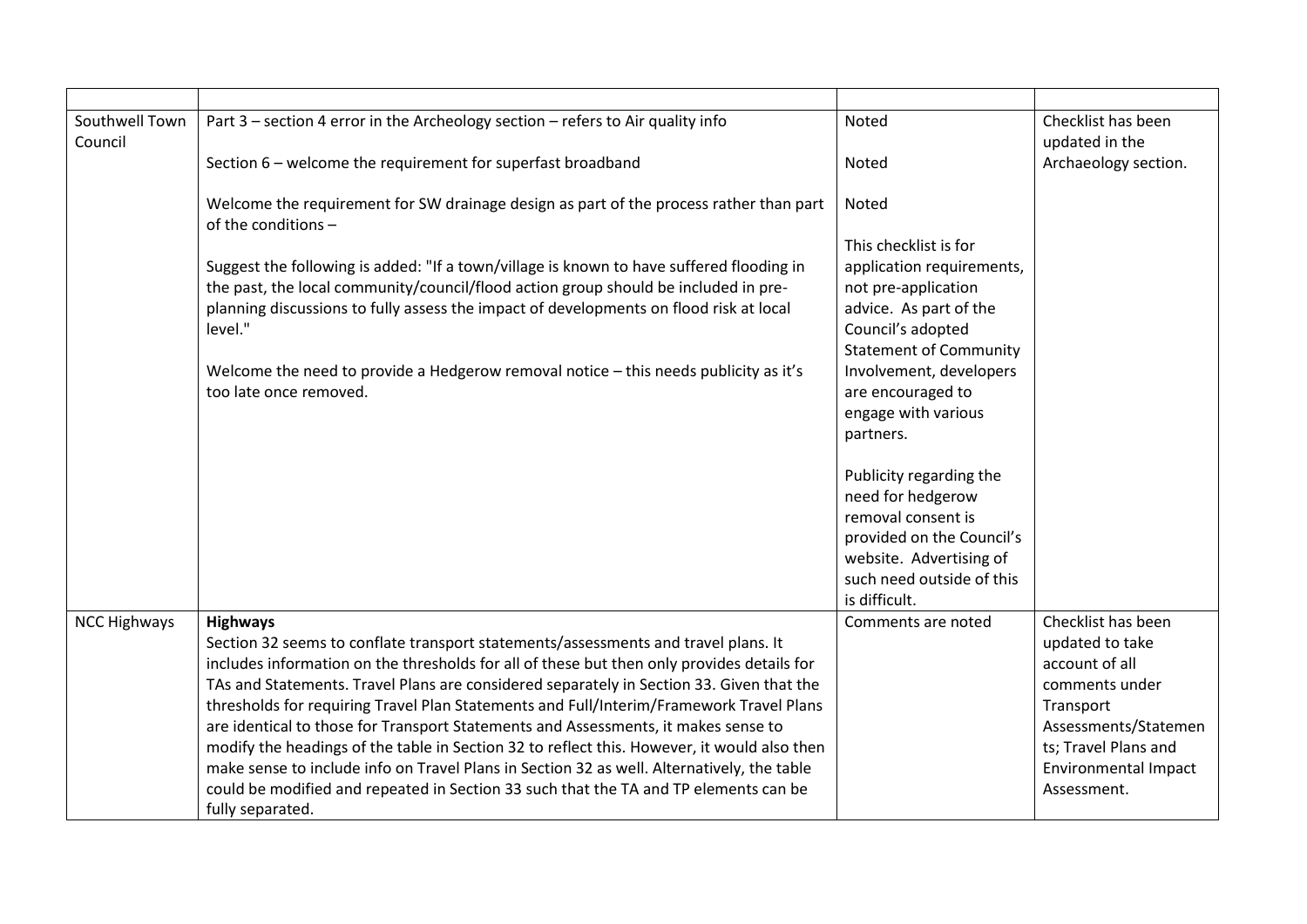| It might be worth including confirmation of the type of travel plan required, as follows: .<br>Full Travel Plans, .<br>Interim (Outline) Travel Plans, .<br><b>Framework Travel Plans.</b>                                                                                                                                                                                                                                                                                                                                                                                                      |  |
|-------------------------------------------------------------------------------------------------------------------------------------------------------------------------------------------------------------------------------------------------------------------------------------------------------------------------------------------------------------------------------------------------------------------------------------------------------------------------------------------------------------------------------------------------------------------------------------------------|--|
| Travel Plans submitted to Nottinghamshire County Council should fall into one of the<br>above categories and be easily identifiable as such.                                                                                                                                                                                                                                                                                                                                                                                                                                                    |  |
| A Full Travel Plan should normally be submitted to support a full planning application.<br>This will include clear targets, measures to achieve those targets, and a monitoring &<br>review framework.                                                                                                                                                                                                                                                                                                                                                                                          |  |
| An Interim (Outline) Travel Plan may be more appropriate for certain applications<br>(particularly outline applications) where there are few occupiers (less than five) and<br>these occupants remains unknown. They should still include clear targets (based on<br>maximum car trips) but some aspects may remain provisional (i.e. details of measures).<br>An important component of the Interim Travel Plan would be a timeframe in which to<br>develop and agree with the local highway authority a full Travel Plan.                                                                     |  |
| A Framework Travel Plan can be submitted in the case of large developments with<br>multiple (more than five) occupants and where the occupier(s) remains unknown. It<br>should focus on targets and measures across the whole site and should be administered<br>centrally. As individual occupiers come to the site, they should develop unit Travel Plans<br>that are consistent with the Framework Travel Plan. As large sites can take some time to<br>occupy, the Framework Travel Plan should include as a key component a clear timetable<br>setting out when measures would be enacted. |  |
| NCC are unclear as to how Travel Plans are submitted at present. NCC assume they are<br>submitted directly to NCC by the developer, in which case, it might be worthwhile<br>specifying this in Section 33                                                                                                                                                                                                                                                                                                                                                                                      |  |
| <b>Health and Wellbeing</b><br>The Nottinghamshire Planning and Health Framework (2019 -2022) brings together the<br>Spatial Planning for Health and Wellbeing for Nottinghamshire (2016) and Planning and                                                                                                                                                                                                                                                                                                                                                                                      |  |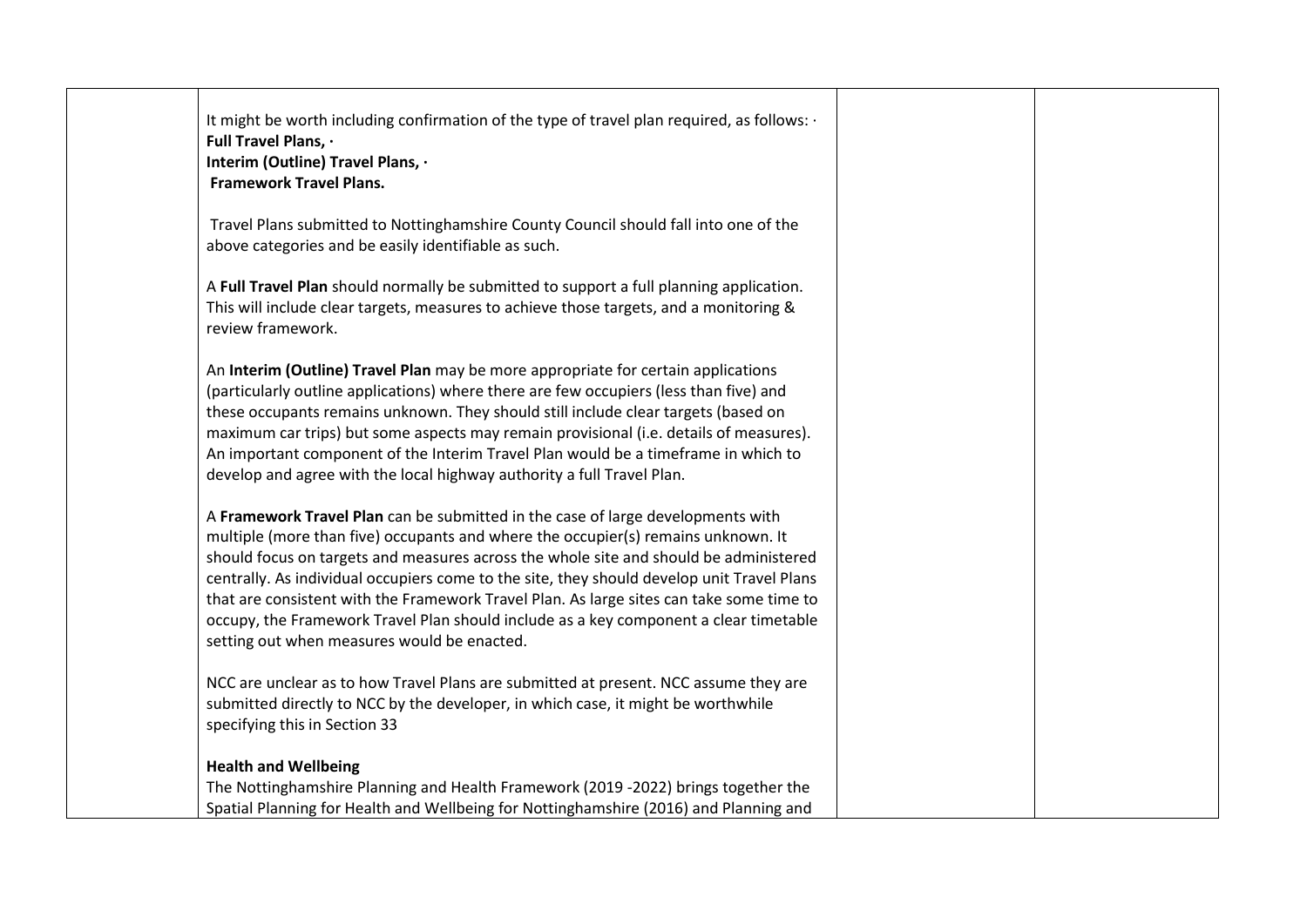|                         | Health Engagement Protocol (2017) into a single guidance document                          |                           |                      |
|-------------------------|--------------------------------------------------------------------------------------------|---------------------------|----------------------|
|                         | https://www.nottinghamshire.gov.uk/media/1740041/notts-spatial-planning-health-            |                           |                      |
|                         | framework.pdf                                                                              |                           |                      |
|                         |                                                                                            |                           |                      |
|                         | The purpose of this document is to present a holistic overview of health and planning      |                           |                      |
|                         | across Nottinghamshire and to provide robust planning and health responses to planning     |                           |                      |
|                         | applications, local plans, neighbourhood plans and other relevant planning documents,      |                           |                      |
|                         | to ensure health is fully embedded into the planning process.                              |                           |                      |
|                         | The document sets out a Checklist for Planning and Health (Appendix 2) - the               |                           |                      |
|                         | Nottinghamshire Rapid Health Impact Assessment Martrix 'The Matrix' which focuses on       |                           |                      |
|                         | the built environment and issues directly or indirectly influenced by planning decisions.  |                           |                      |
|                         | As a rapid assessment tool, its purpose is to quickly ensure that the health impacts of a  |                           |                      |
|                         | development proposal/local plan are identified, and appropriate action is taken to         |                           |                      |
|                         | address negative impacts and maximise benefits.                                            |                           |                      |
|                         |                                                                                            |                           |                      |
|                         | NCC would like to see applicants and developers encouraged to undertake Health Impact      |                           |                      |
|                         | Assessment (HIA) as part of the planning application process.                              |                           |                      |
|                         | Not all development proposals will require an HIA; this will depend on the type, scale and |                           |                      |
|                         | location of the development or proposal. However, HIA could be incorporated into the       |                           |                      |
|                         | EIA process, at the screening stage using the Health Matrix as guidance.                   |                           |                      |
| <b>IBA Planning Ltd</b> | The Planning for the Future white paper published in August 2020 outlined the urgent       | The comments are noted    | No changes required. |
|                         | need to streamline our planning system and cut red tape to deliver a 'significantly        | and agreed with in the    |                      |
|                         | simpler, faster and more predictable system' that delivers results in weeks and months     | main.                     |                      |
|                         | rather than years and decades.                                                             | Outline applications      |                      |
|                         |                                                                                            | details that only the     |                      |
|                         | The draft Local Validation Checklist 2021 does not reflect this movement towards           | following information is  |                      |
|                         | simplify planning and reducing the amount of paperwork associated with planning            | required: form, fee, site |                      |
|                         | applications and instead seeks to increase the already over-whelming amount of             | location and block plan.  |                      |
|                         | information required to be submitted as part of planning applications, adding              | Other information will be |                      |
|                         | unnecessary financial burden on applicants and additional pressure on Case Officers and    | dependent upon site       |                      |
|                         | consultees.                                                                                | constraints e.g.          |                      |
|                         |                                                                                            | contamination report      |                      |
|                         |                                                                                            | might be required or      |                      |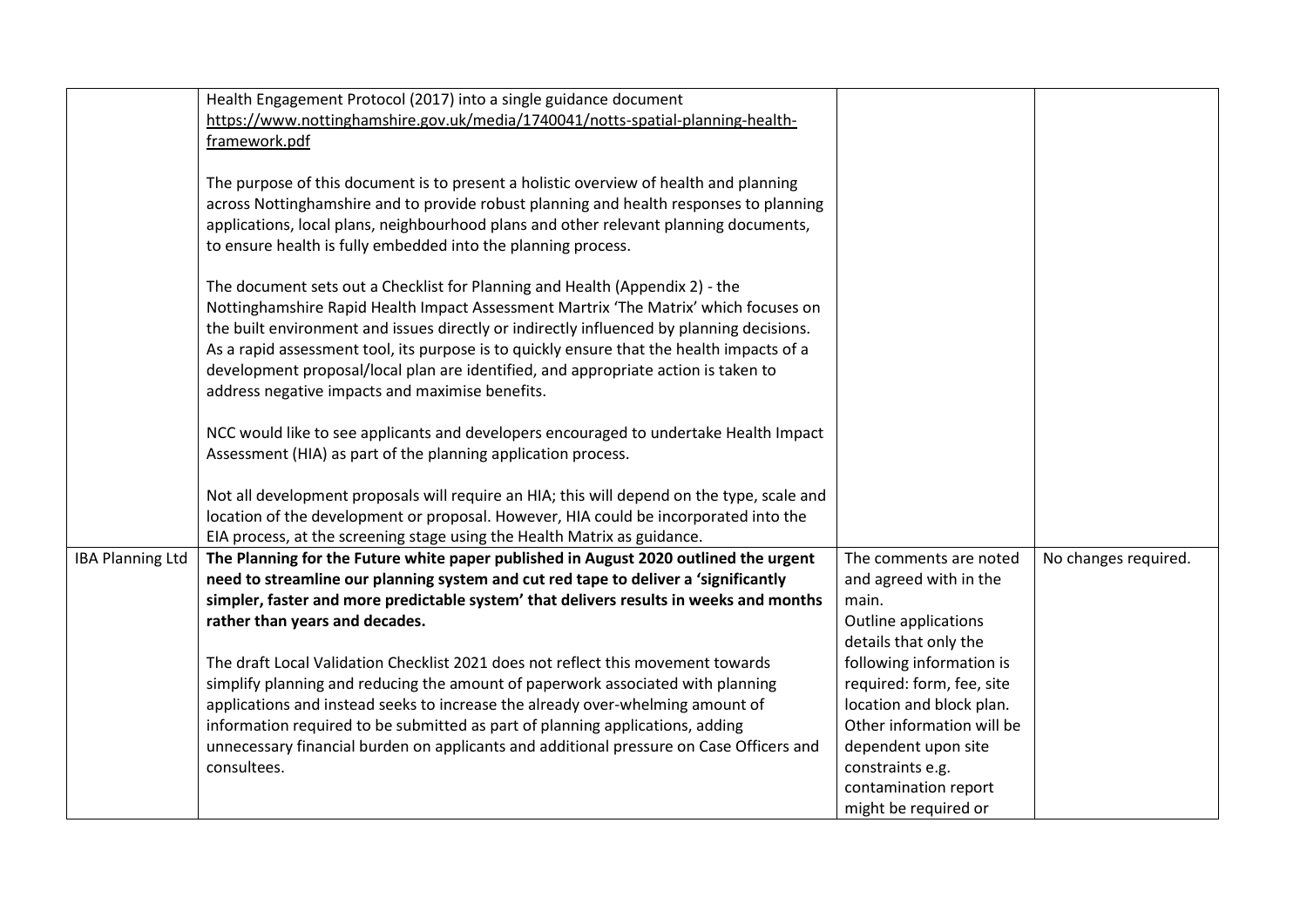| In particular, the draft Local Validation Checklist adds several additional validation     | matters being considered     |
|--------------------------------------------------------------------------------------------|------------------------------|
| requirements which are either often not known at the application stage, especially for     | part of the outline          |
| outline applications, or are more appropriately provided via condition once planning       | application e.g. layout will |
| consent is granted.                                                                        | require a plan showing       |
|                                                                                            | the location of buildings    |
| This can be particularly problematic for small-to-medium builders whose access to          | for example.                 |
| finance is often limited until planning consent has been granted - this being the section  |                              |
| of the construction industry hardest hit by the 2008 recession and which the               | It is also of note, as well  |
| Government is specifically seeking to support in order to meet the deficit in the housing  | as not burdening             |
| supply of regional/national housebuilders.                                                 | developers with              |
|                                                                                            | submission of                |
| Examples of information proposed to become validation requirements which are more          | unnecessary information      |
| appropriately dealt with by way of condition include product codes and filter names for    | the Government also          |
| ventilation and air-conditioning systems (which are best dealt with once the technical     | wants local planning         |
| drawings have been produced for building regulations) and details of driveway gradients    | authorities to minimise      |
| for private drives and individual driveways.                                               | the use of planning          |
|                                                                                            | conditions. Where            |
| In addition, there are several pieces of information proposed to become validation         | information is provided      |
| requirements which would not be appropriate/possible to submit with outline                | up front, it can often       |
| applications (for example detailed layouts of open space and timescales for their          | mean that developments       |
| completion and maintenance) and it is suggested that the wording of the document be        | can be commenced             |
| amended to reflect this and reduce the burden on applicants submitting outline             | sooner.                      |
| applications.                                                                              |                              |
|                                                                                            | In relation to viability     |
| We would also like query the proposed changes to the Council's approach to Viability       | assessments, applicants      |
| Statements. The draft Validation Checklist states that there will be a separate fee in     | at NSDC and other local      |
| addition to the standard planning fee for applications requiring a viability assessment to | planning authorities are     |
| cover the Council's costs in appointing an independent professional to evaluate the        | requested to cover the       |
| assessment submitted. This again adds to the financial burden of applicants and            | cost of reviewing reports    |
| effectively means that applicants have to pay twice for viability assessments. It is       | such as viability            |
| submitted that the Council should cover the cost of reviewing viability assessments as     | assessments. Very often      |
| part of the application fee as it does with other reports and assessments submitted in     | the application fee does     |
| support of planning applications.                                                          | not cover the cost           |
|                                                                                            | associated with the          |
|                                                                                            |                              |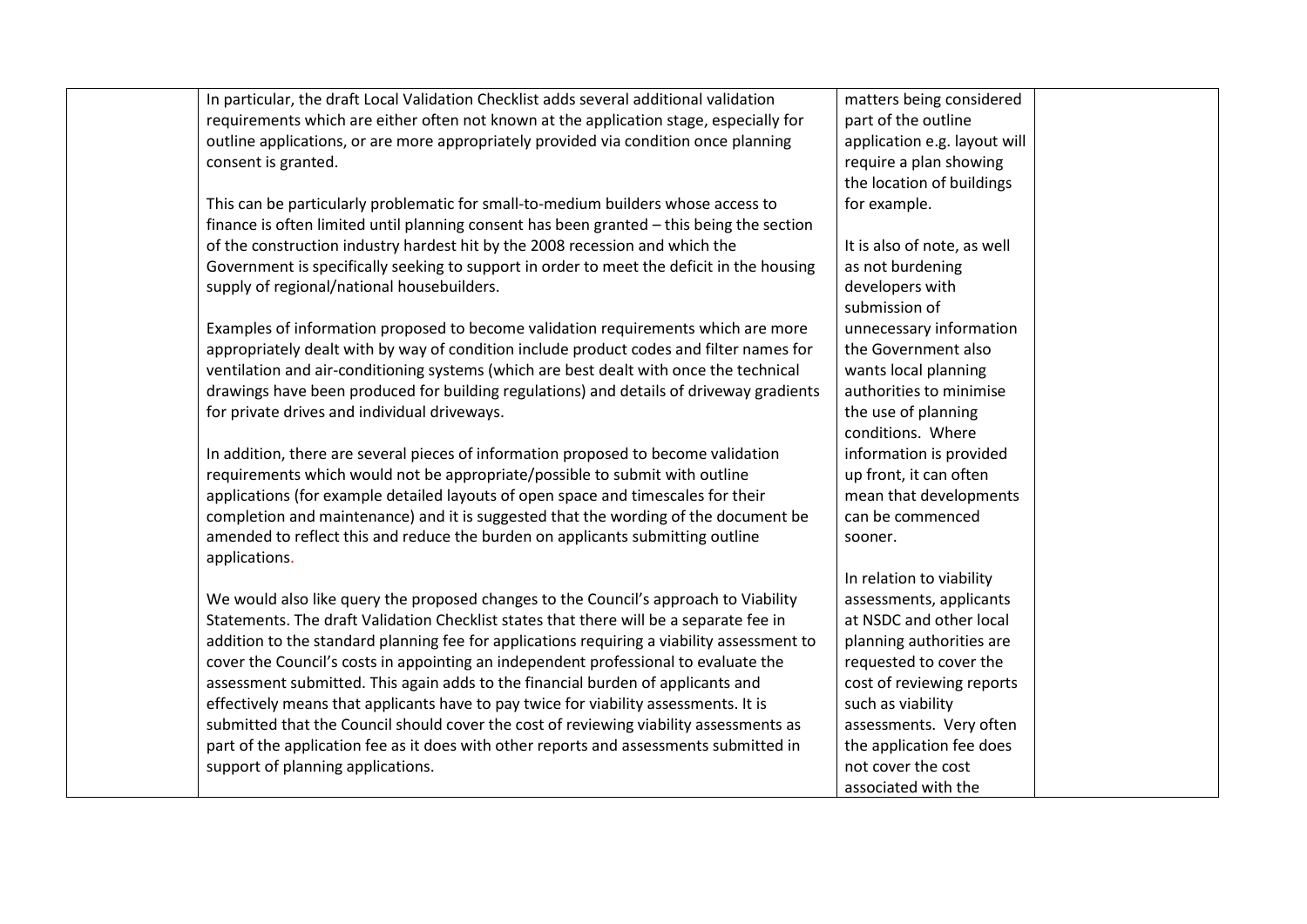|                     | Moreover, it should be clarified whether applications for the removal of a rural worker     | expertise needed for this   |                     |
|---------------------|---------------------------------------------------------------------------------------------|-----------------------------|---------------------|
|                     | occupancy conditions require information regarding the marketing of the building/site       | work.                       |                     |
|                     | and a viability assessment or just information regarding the marketing of the               |                             |                     |
|                     | building/site - the current wording of this section is unclear on this.                     | Examples have been          |                     |
|                     |                                                                                             | given within the checklist  |                     |
|                     | Finally, the draft checklist includes several requirements which require a technical        | of when e.g. a noise or     |                     |
|                     | assessment to be made by the Council at the validation stage as to whether they are a       | daylight/sunlight           |                     |
|                     | validation requirement for each application or not. Examples include Daylight and           | assessment might be         |                     |
|                     | Sunlight Assessments and Noise Impact Assessments. This does not aid clarity for            | required. It is not         |                     |
|                     | applicants and it is therefore suggested that such requirements either be removed as        | possible to provide a       |                     |
|                     | proposed validation requirements or their wording be amended to provide more                | definitive guide or further |                     |
|                     | objective guidance on when they will be required at the validation stage to provide more    | information to that within  |                     |
|                     | certainty for applicants and help avoids delays in the validation of planning applications. | the list as there will      |                     |
|                     |                                                                                             | always be exceptions. As    |                     |
|                     |                                                                                             | part of the Council's       |                     |
|                     |                                                                                             | response to pre-            |                     |
|                     |                                                                                             | application enquiries, the  |                     |
|                     |                                                                                             | officer will always provide |                     |
|                     |                                                                                             | information on which        |                     |
|                     |                                                                                             | statements/drawings etc.    |                     |
|                     |                                                                                             | are needed. Developers      |                     |
|                     |                                                                                             | seeking pre-application     |                     |
|                     |                                                                                             | advice will therefore       |                     |
|                     |                                                                                             | benefit from not having     |                     |
|                     |                                                                                             | applications delayed in     |                     |
|                     |                                                                                             | validation.                 |                     |
| <b>Upper Witham</b> | Part of Upper Witham Internal Drainage Board district and Upper Witham Internal             | Comments are noted.         | No change required. |
| Internal            | Drainage Board Extended Area are within the boundary of Newark and Sherwood District        | These relate to matters     |                     |
| Drainage Board      | Council.                                                                                    | that are considered as      |                     |
|                     |                                                                                             | part of the determination   |                     |
|                     | The Board supports Newark and Sherwood District Council Planning Policies and this          | of a planning application.  |                     |
|                     | draft checklist in general.                                                                 |                             |                     |
|                     |                                                                                             |                             |                     |
|                     | Below are general Board comments:-                                                          |                             |                     |
|                     |                                                                                             |                             |                     |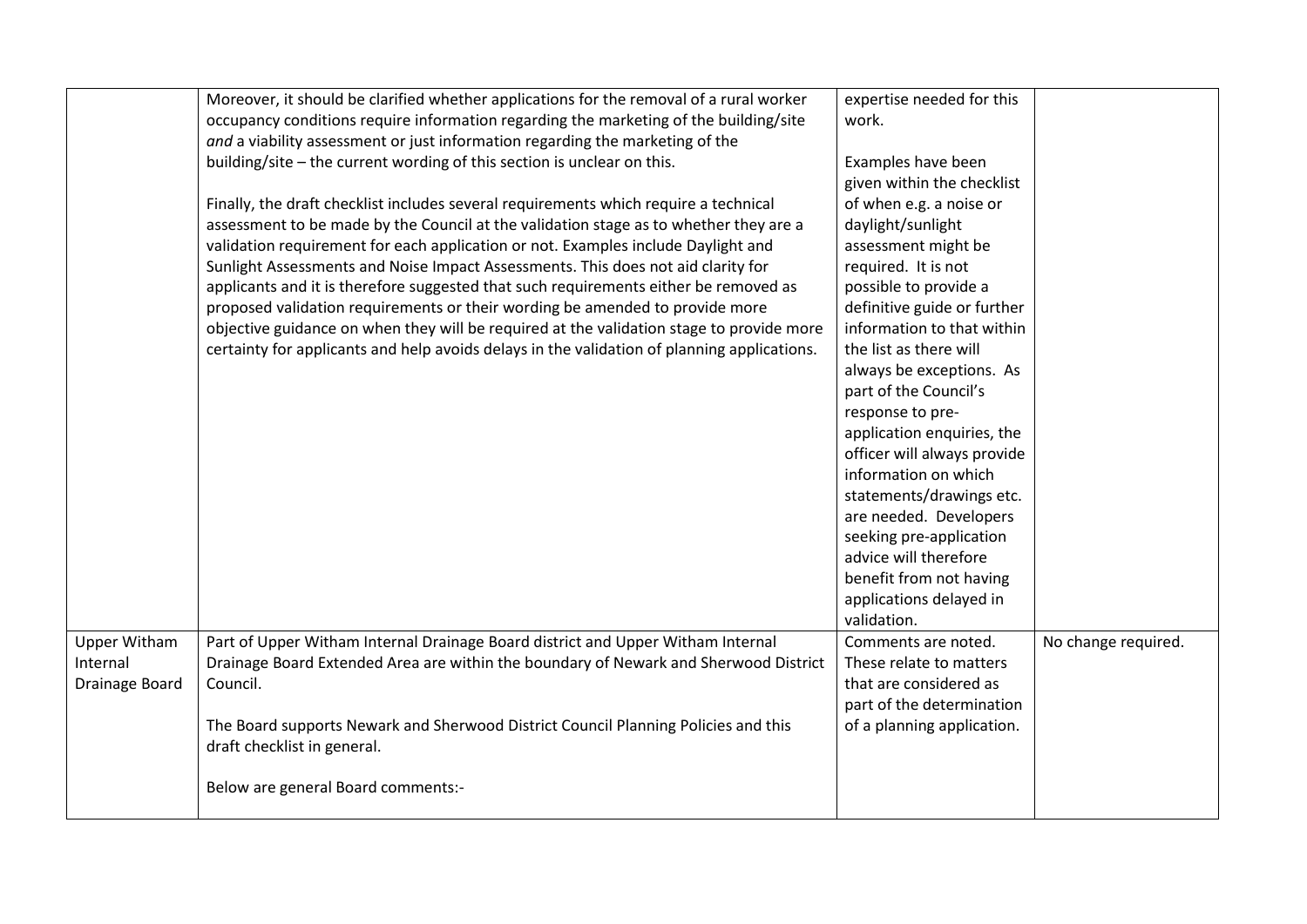|                          | It is suggested developments should support the idea of sustainable drainage and<br>that any proposed development should be in accordance with Local, National<br>and Regional Flood Risk assessments and Management plans.<br>No new development should be allowed to be built within flood plain. The 'Flood<br>Maps' on the Environment Agency website provides information on areas at risk.<br>Also risk from surface water flooding should also be considered, information can<br>also be found on the Environment Agency website.<br>Under the terms of the Land Drainage Act. 1991 and the Board's Byelaws, the<br>prior written consent of the Board is required for any proposed works or<br>structures within any watercourse within the District. This is independent of the<br>Planning Process.<br>Also, the Land Drainage Act. 1991 requires that a watercourse be maintained by<br>its owner in such a condition that the free flow of water is not impeded<br>Through the planning process the Board will continue to comment on the individual<br>planning applications, as and when they are submitted. Many of the proposed areas for<br>development have been subject to multi-agency discussions including this Board about<br>flood risk and surface water discharge.<br>An extract of the Board's District is attached for your information. |                                                                                                                                                                                                                                         |                                    |
|--------------------------|----------------------------------------------------------------------------------------------------------------------------------------------------------------------------------------------------------------------------------------------------------------------------------------------------------------------------------------------------------------------------------------------------------------------------------------------------------------------------------------------------------------------------------------------------------------------------------------------------------------------------------------------------------------------------------------------------------------------------------------------------------------------------------------------------------------------------------------------------------------------------------------------------------------------------------------------------------------------------------------------------------------------------------------------------------------------------------------------------------------------------------------------------------------------------------------------------------------------------------------------------------------------------------------------------------------------------------------------------------------------|-----------------------------------------------------------------------------------------------------------------------------------------------------------------------------------------------------------------------------------------|------------------------------------|
| Southwell Flood<br>Forum | This is a joint response to the consultation on the Planning Validation Checklist following<br>discussions between Southwell Flood Forum, Lowdham Flood Action Group and<br>Thurgarton Parish Council<br>We understand this checklist is a useful driver to ensure that planning applications follow<br>all the necessary processes and include all the necessary documents to ensure a<br>development is carried out according to the National Planning Policy Framework and<br>local planning considerations.                                                                                                                                                                                                                                                                                                                                                                                                                                                                                                                                                                                                                                                                                                                                                                                                                                                      | The comments from the<br>Forum are supported.<br>However, requirements<br>that are within the<br>checklist need to be<br>based on advice and<br>guidance from<br>Government and<br>respective bodies e.g.<br><b>Environment Agency.</b> | Checklist updated as<br>necessary. |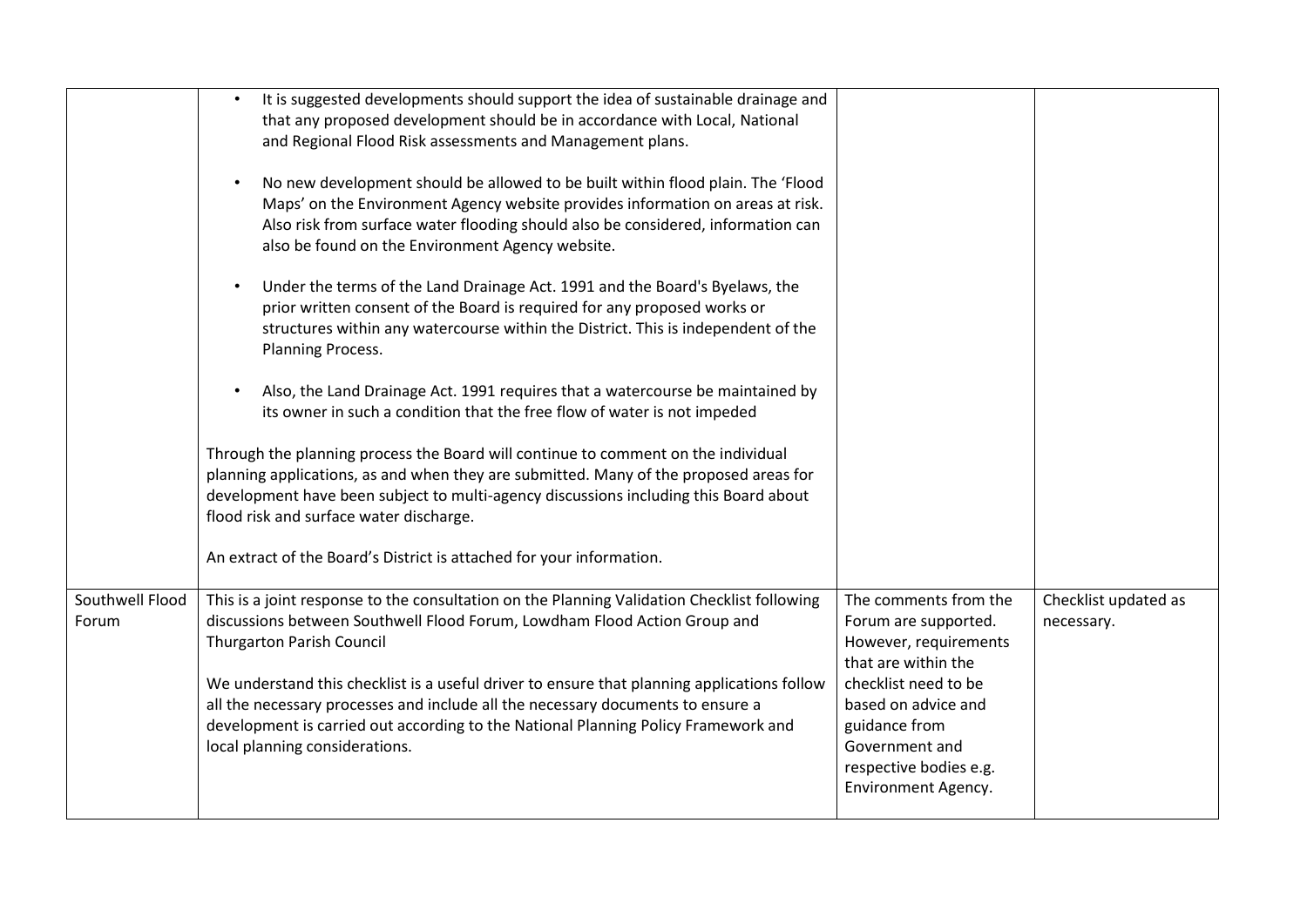| We take this opportunity to emphasise the importance of enforcement, monitoring and<br>maintenance to ensure that the good intentions of planning processes are achieved 'on<br>the ground'.<br>As three communities which have suffered flooding with considerable damage to<br>property and long-lasting impact on the lives of residents we are keen to work with<br>planning and risk management authorities to ensure that future development is safe<br>from flooding, does not adversely affect existing properties and may possibly (preferably)<br>contribute to reducing flood risk.<br>We are in discussion with NSDC Planning Dept on the possibility of a Local Drainage<br>designation/Supplementary Planning Document/a document on the critical drainage<br>situation in Lowdham and Southwell. We appreciate that there are other communities in<br>Nottinghamshire, such as Thurgarton, that are vulnerable to flooding and hope that this<br>process could be rolled out to also benefit them.<br>We realise that the planning process is complex and would support anything that helps<br>people submit applications in a complete and thorough way that benefits planners and<br>communities.<br>We have therefore taken the liberty of reformatting Section 16 (attached) to include and<br>emphasise the following issues (in green on the document).<br>PDF<br>local validation | Some go beyond what<br>can be included within<br>the checklist but a<br>number of additions have<br>been added to Flood Risk<br>Assessments |  |
|---------------------------------------------------------------------------------------------------------------------------------------------------------------------------------------------------------------------------------------------------------------------------------------------------------------------------------------------------------------------------------------------------------------------------------------------------------------------------------------------------------------------------------------------------------------------------------------------------------------------------------------------------------------------------------------------------------------------------------------------------------------------------------------------------------------------------------------------------------------------------------------------------------------------------------------------------------------------------------------------------------------------------------------------------------------------------------------------------------------------------------------------------------------------------------------------------------------------------------------------------------------------------------------------------------------------------------------------------------------------------------------------------------|---------------------------------------------------------------------------------------------------------------------------------------------|--|
| planning checklist -<br>1. avoid potential adverse impact on existing developments/properties<br>'downstream'<br>2. EA flood risk maps must be referenced for all types of flooding, particularly<br>surfacewater<br>3. reference to information on flood risk vulnerability of a town/village - through<br>the Neighbourhood Plan, a Supplementary Planning Document and/or an<br>approved (by NCC/EA) evidence based document<br>4. reference to Met office info on global warming - need to direct planners to the<br>most up-to-date information.                                                                                                                                                                                                                                                                                                                                                                                                                                                                                                                                                                                                                                                                                                                                                                                                                                                   |                                                                                                                                             |  |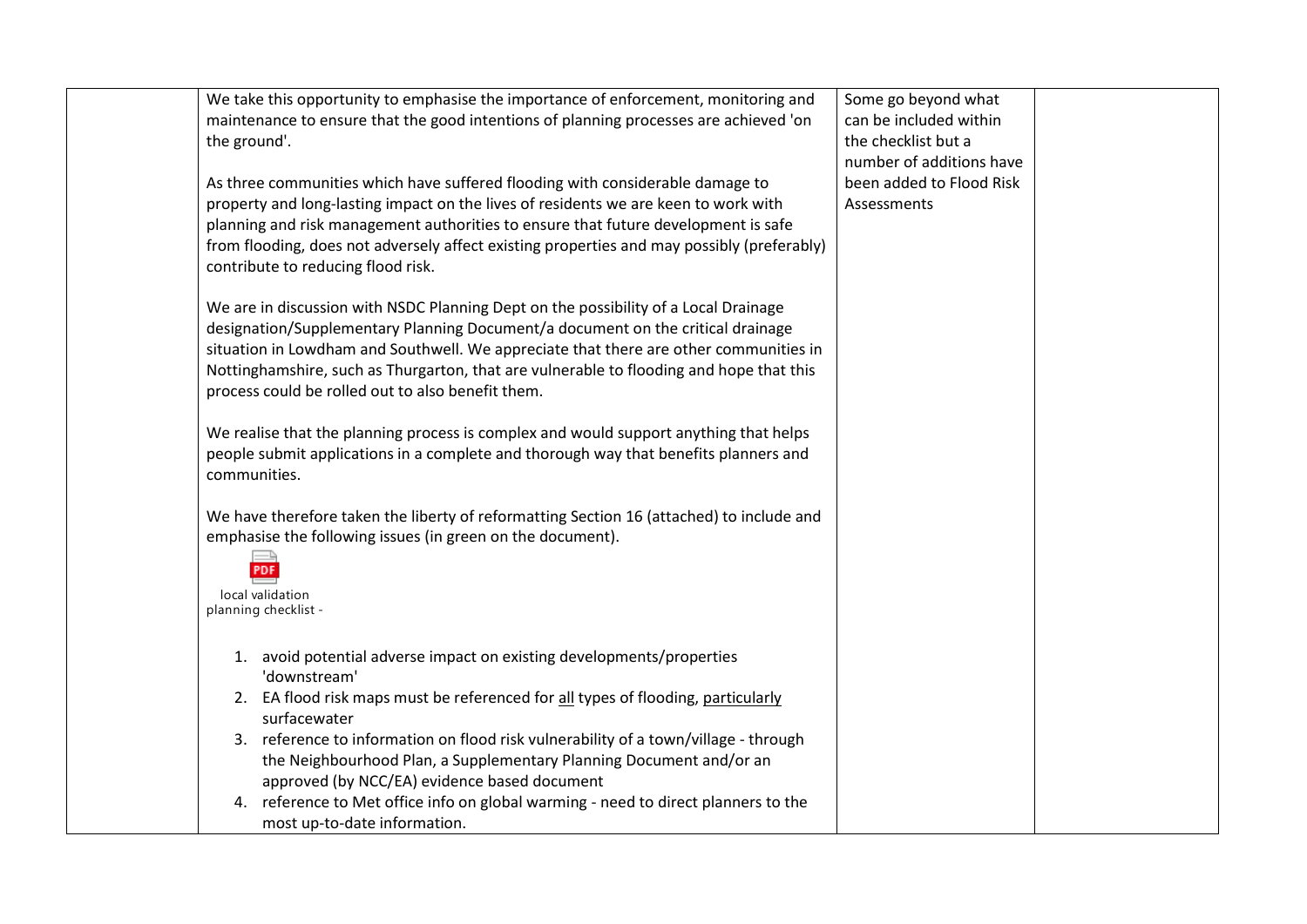|              | 5. applications need to take into account that drainage systems are typically old        |                             |                   |
|--------------|------------------------------------------------------------------------------------------|-----------------------------|-------------------|
|              | and cannot easily accept more water                                                      |                             |                   |
|              | 6. regarding SuDS - better national and local guidance and regulation and                |                             |                   |
|              | enforcement of national SuDS standards should be put in place.                           |                             |                   |
|              |                                                                                          |                             |                   |
|              | This could follow the lead of Wales who since the 7th January 2019 "requires             |                             |                   |
|              | new developments to include Sustainable Drainage Systems (SuDS) features that            |                             |                   |
|              | comply with national standards"                                                          |                             |                   |
|              |                                                                                          |                             |                   |
|              | https://gov.wales/sites/default/files/publications/2019-06/statutory-national-           |                             |                   |
|              | standards-for-sustainable-drainage-systems.pdf                                           |                             |                   |
|              |                                                                                          |                             |                   |
|              | 7. proposed run-off rates from a development should be thoroughly analysed               |                             |                   |
|              | 8. pre-planning discussions should include the local community - flood group,            |                             |                   |
|              | town/parish councils                                                                     |                             |                   |
|              | Contact details provide have been deliberately excluded to ensure no breach of GDPR.     |                             |                   |
| Severn Trent | 11. Drainage including surface water drainage, Sustainable Drainage Systems (SuDS)       | Comments are noted.         | Checklist amended |
| Water        | and Foul Drainage                                                                        | Some comments relate to     | accordingly where |
|              | Severn Trent are supportive of the approach to require planning applications to submit   | the adoption of planning    | appropriate.      |
|              | information regarding the drainage aspects of development. We would encourage that       | policy and this             |                   |
|              | when referring to SuDS, the importance of all 4 pillar of SuDS referenced within Current | information has been        |                   |
|              | industry Best practice (CIRIA C753 The SuDS Manual) are highlighted. To do this we       | passed across to the        |                   |
|              | would advise that a bullet point is added below:                                         | Policy team to review as    |                   |
|              |                                                                                          | part of future local plans. |                   |
|              | "allowing sediments to settle out by controlling the flow of water"                      |                             |                   |
|              | With words to the effect of:                                                             |                             |                   |
|              | "creating space that will enhance biodiversity and amenity"                              |                             |                   |
|              | We would encourage that the SuDS assessment highlights the need to assess the natural    |                             |                   |
|              | flow routes through the site and be consistent with the natural topography, to ensure    |                             |                   |
|              | that exceedance flows are allowed safely move through the development site. We would     |                             |                   |
|              | also recommend that all surface water drainage schemes include a Drainage hierarchy      |                             |                   |
|              | assessment. Detailing which of the options within the hierarchy are available and why    |                             |                   |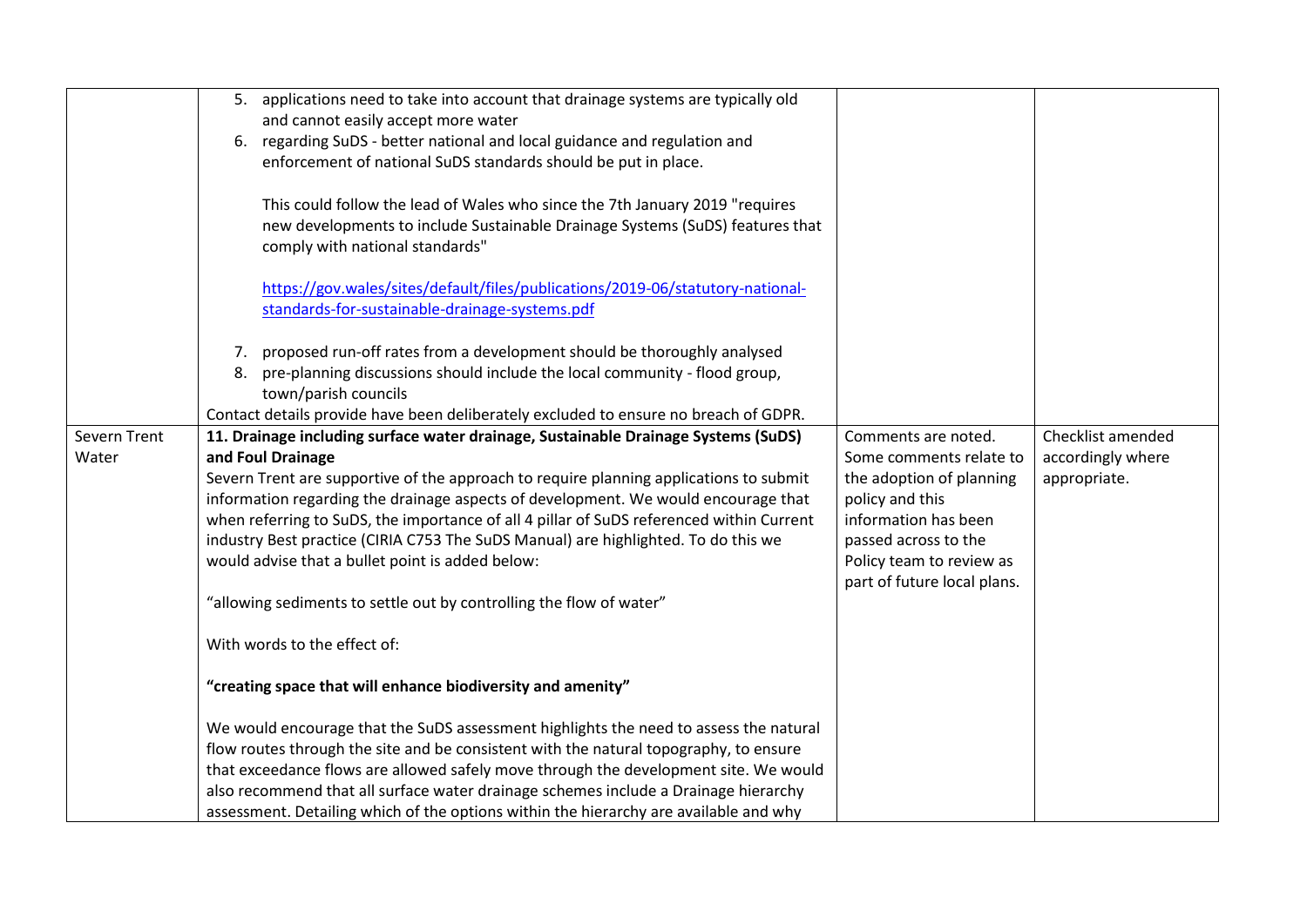| they have been discounted if not utilised. i.e. Infiltration has been discounted due to the<br>impermeable nature of the underlying strata (Mercia Mudstone).                                                                                                                                                                                                                                                                                                                                                                                                                                                                                    |  |
|--------------------------------------------------------------------------------------------------------------------------------------------------------------------------------------------------------------------------------------------------------------------------------------------------------------------------------------------------------------------------------------------------------------------------------------------------------------------------------------------------------------------------------------------------------------------------------------------------------------------------------------------------|--|
| Severn Trent are supportive of the approach for developers to have early conversations<br>with ourselves regarding foul sewerage capacity, connectivity etc.                                                                                                                                                                                                                                                                                                                                                                                                                                                                                     |  |
| <b>Full Planning permission List</b><br>Severn Trent are supportive of the bullet point referencing Drainage including Surface<br>Water Drainage, Sustainable Drainage Schemes (SuDS) and Foul Drainage.                                                                                                                                                                                                                                                                                                                                                                                                                                         |  |
| <b>Outline with all Matter Reserved List</b><br>Severn Trent are supportive of the bullet point referencing Drainage including Surface<br>Water Drainage, Sustainable Drainage Schemes (SuDS) and Foul Drainage, Although it<br>would be preferred if this was a required element or at least the assessment of natural<br>flow routes and the identification for a viable outfall in accordance with the Drainage<br>Hierarchy. This approach would reduce the need to more difficult discussions at the<br>reserved matters phase where layouts need to be changed to accommodate natural flow<br>routes and alternative outfall arrangements. |  |
| All guidance regarding the implementation of SuDS and good surface water design<br>highlight the need to assess how development sites will be drainage as part of the<br>development of the site layout. Whilst layout is not formally set within the outline stage,<br>the developers have often created their site with an indicative layout that they will not<br>want to change significantly at the reserved matters stage.                                                                                                                                                                                                                 |  |
| <b>Outline with Some Matter Reserved List</b><br>Severn Trent are supportive of the bullet point referencing Drainage including Surface<br>Water Drainage, Sustainable Drainage Schemes (SuDS) and Foul Drainage, Although it<br>would be preferred if this was a required element or at least the assessment of natural<br>flow routes and the identification for a viable outfall in accordance with the Drainage<br>Hierarchy.                                                                                                                                                                                                                |  |
| This approach would reduce the need to more difficult discussions at the reserved<br>matters phase where layouts need to be changed to accommodate natural flow routes                                                                                                                                                                                                                                                                                                                                                                                                                                                                           |  |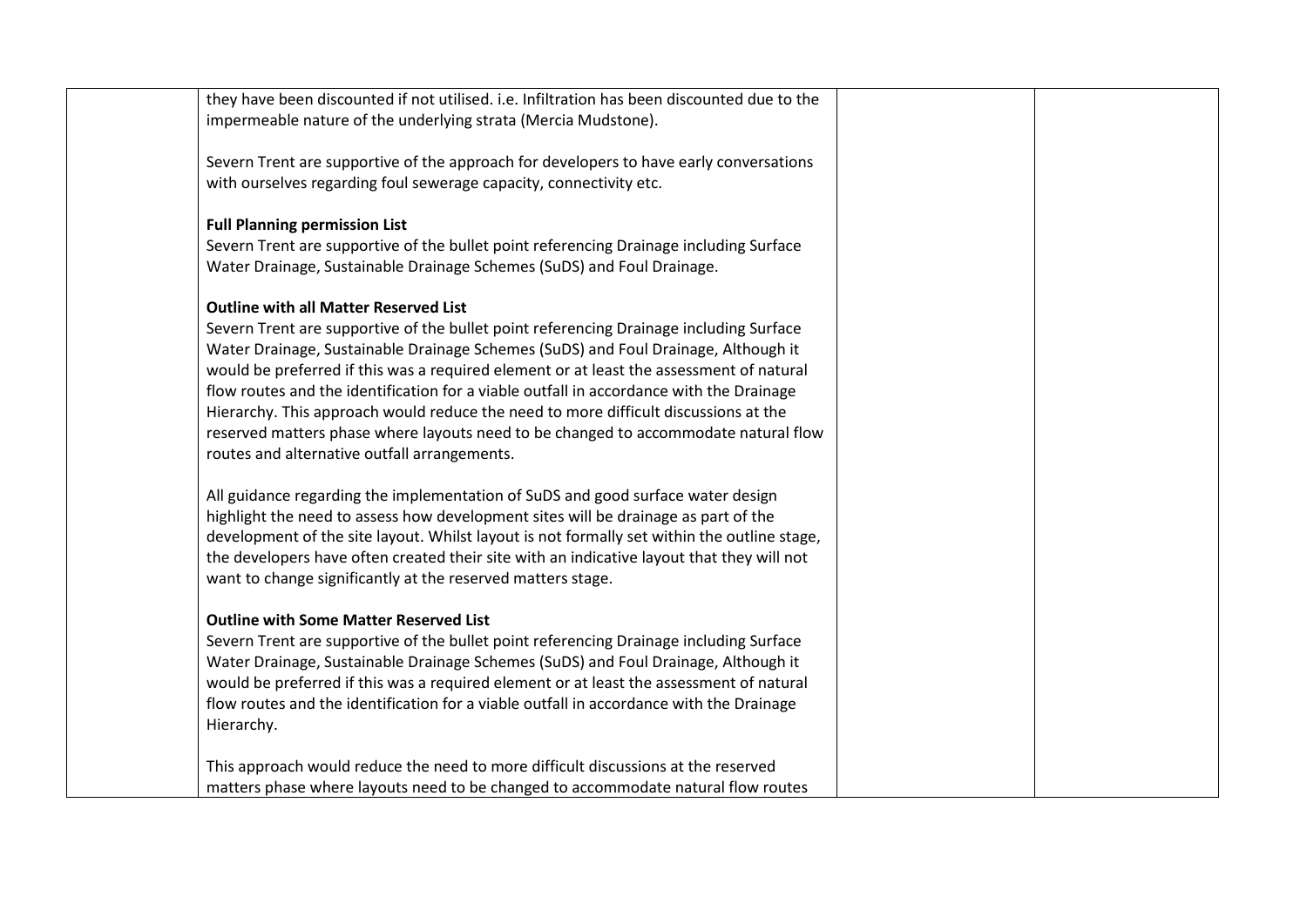| and alternative outfall arrangements, especially if the layout is to be determined and not<br>set as a reserved matter.          |  |
|----------------------------------------------------------------------------------------------------------------------------------|--|
|                                                                                                                                  |  |
| All guidance regarding the implementation of SuDS and good surface water design                                                  |  |
| highlight the need to assess how development sites will be drainage as part of the                                               |  |
| development of the site layout. Whilst layout may not formally set at the outline stage,                                         |  |
| the developers have often created their site with an indicative layout that they will not                                        |  |
| want to change significantly at the reserved matters stage.                                                                      |  |
| <b>Flood risk assessment information</b>                                                                                         |  |
| This section details the need to assess surface water run off from the existing site and                                         |  |
| includes the bullet point:                                                                                                       |  |
| "details of the existing methods for managing surface water runoff, e.g. drainage to a                                           |  |
| sewer"                                                                                                                           |  |
|                                                                                                                                  |  |
| Severn Trent agree with the approach to understand the existing drainage arrangements                                            |  |
| but feel that as surface water connection to the sewer should eb [sic] a last resort as                                          |  |
| detailed by the drainage hierarchy, we feel it would be better to provide a different<br>example i.e. drainage to a watercourse. |  |
|                                                                                                                                  |  |
| Please keep us informed when your plans are further developed when we will be able to                                            |  |
| offer more detailed comments and advice.                                                                                         |  |
|                                                                                                                                  |  |
| For your information we have set out some general guidelines that may be useful to you.                                          |  |
| <b>Position Statement</b>                                                                                                        |  |
| As a water company we have an obligation to provide water supplies and sewage                                                    |  |
| treatment capacity for future development. It is important for us to work collaboratively                                        |  |
| with Local Planning Authorities to provide relevant assessments of the impacts of future                                         |  |
| developments. For outline proposals we are able to provide general comments. Once                                                |  |
| detailed developments and site specific locations are confirmed by local councils, we are                                        |  |
| able to provide more specific comments and modelling of the network if required. For                                             |  |
| most developments we do not foresee any particular issues. Where we consider there                                               |  |
| may be an issue we would discuss in further detail with the Local Planning Authority. We                                         |  |
| will complete any necessary improvements to provide additional capacity 3 once we have                                           |  |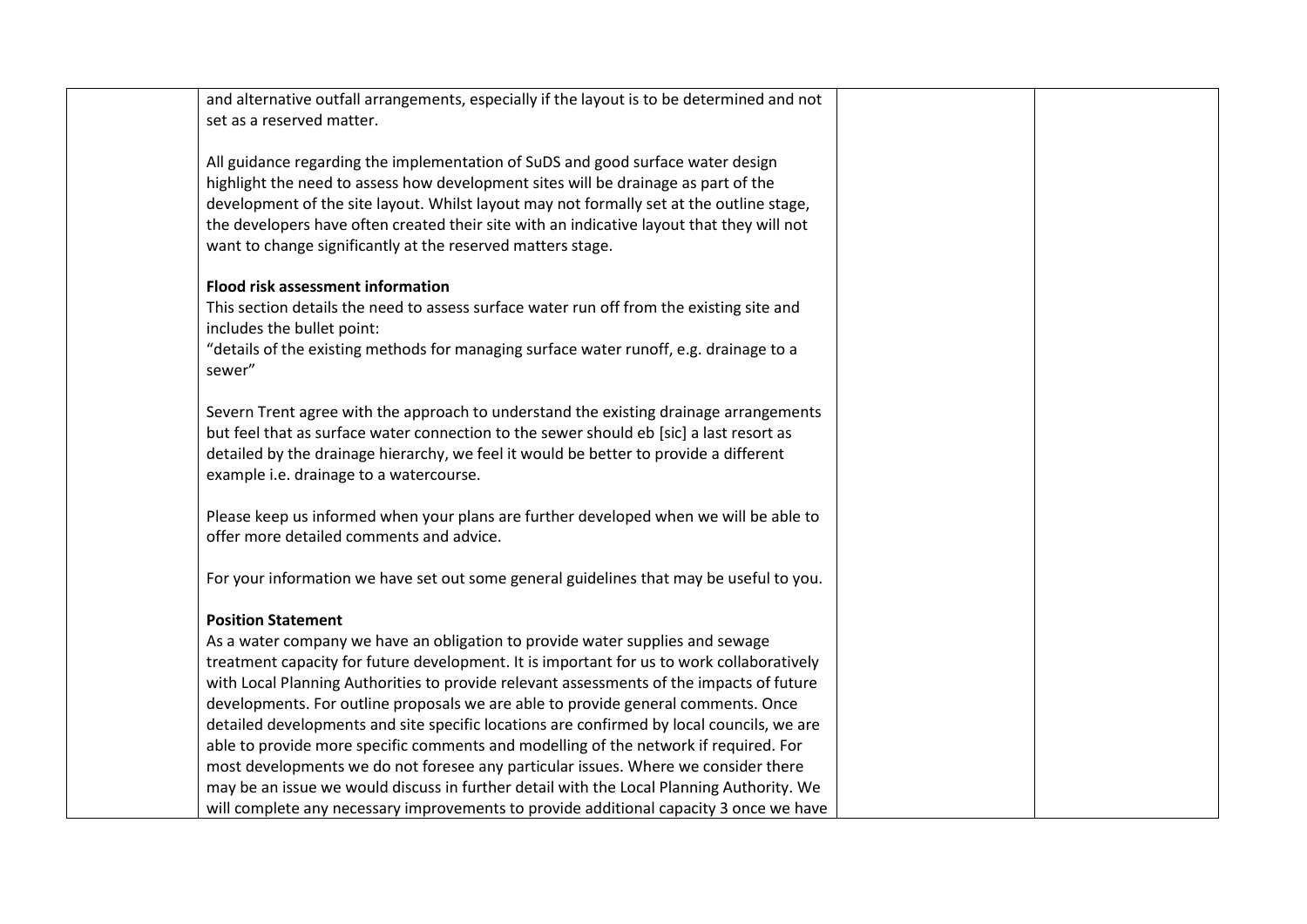| sufficient confidence that a development will go ahead. We do this to avoid making          |  |
|---------------------------------------------------------------------------------------------|--|
| investments on speculative developments to minimise customer bills.                         |  |
|                                                                                             |  |
| <b>Sewage Strategy</b>                                                                      |  |
| Once detailed plans are available and we have modelled the additional capacity, in areas    |  |
| where sufficient capacity is not currently available and we have sufficient confidence that |  |
| developments will be built, we will complete necessary improvements to provide the          |  |
| capacity. We will ensure that our assets have no adverse effect on the environment and      |  |
| that we provide appropriate levels of treatment at each of our sewage treatment works.      |  |
| <b>Surface Water and Sewer Flooding</b>                                                     |  |
| We expect surface water to be managed in line with the Government's Water Strategy,         |  |
| Future Water. The strategy sets out a vision for more effective management of surface       |  |
| water to deal with the dual pressures of climate change and housing development.            |  |
| Surface water needs to be managed sustainably. For new developments we would not            |  |
| expect surface water to be conveyed to our foul or combined sewage system and, where        |  |
| practicable, we support the removal of surface water already connected to foul or           |  |
| combined sewer.                                                                             |  |
| We believe that greater emphasis needs to be paid to consequences of extreme rainfall.      |  |
| In the past, even outside of the flood plain, some properties have been built in natural    |  |
| drainage paths. We request that developers providing sewers on new developments             |  |
| should safely accommodate floods which exceed the design capacity of the sewers.            |  |
| To encourage developers to consider sustainable drainage, Severn Trent currently offer a    |  |
| 100% discount on the sewerage infrastructure charge if there is no surface water            |  |
| connection and a 75% discount if there is a surface water connection via a sustainable      |  |
| drainage system. More details can be found on our website                                   |  |
| Infrastructure charges   Application forms, guidance & agreements   Regulations and         |  |
| forms   Building and Developing   Severn Trent Water (stwater.co.uk)                        |  |
|                                                                                             |  |
| <b>Water Quality</b>                                                                        |  |
| Good quality river water and groundwater is vital for provision of good quality drinking    |  |
| water. We work closely with the Environment Agency and local farmers to ensure that         |  |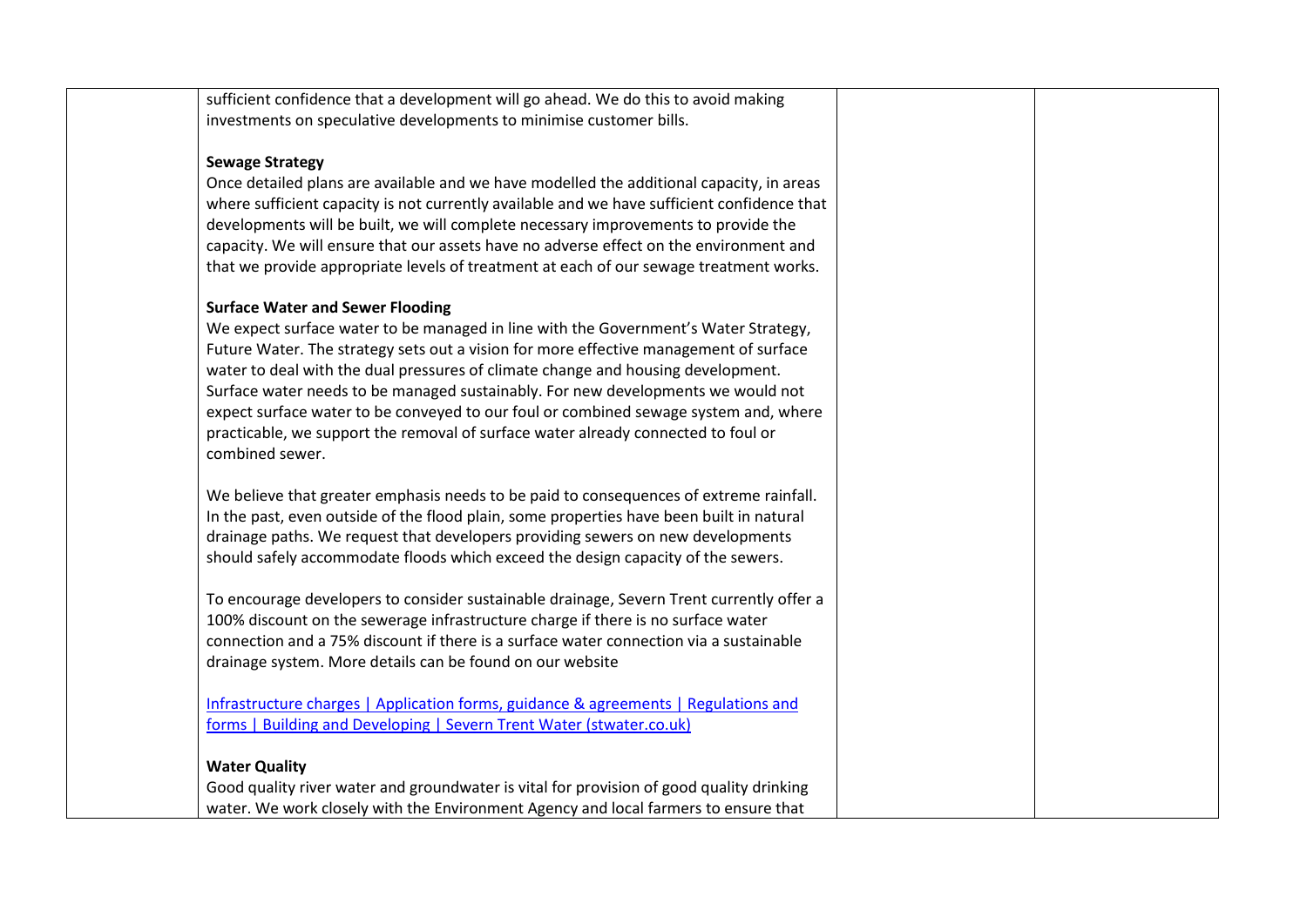| water quality of supplies are not impacted by our or others operations. The Environment<br>Agency's Source Protection Zone (SPZ) and Safe Guarding Zone policy should provide<br>guidance on development. Any proposals should take into account the principles of the<br>Water Framework Directive and River Basin Management Plan for the Severn River basin<br>unit as prepared by the Environment Agency.                                                                                      |  |
|----------------------------------------------------------------------------------------------------------------------------------------------------------------------------------------------------------------------------------------------------------------------------------------------------------------------------------------------------------------------------------------------------------------------------------------------------------------------------------------------------|--|
| <b>Water Supply</b><br>When specific detail of planned development location and sizes are available a site<br>specific assessment of the capacity of our water supply network could be made. Any<br>assessment will involve carrying out a network analysis exercise to investigate any<br>potential impacts.                                                                                                                                                                                      |  |
| We would not anticipate capacity problems within the urban areas of our network, any<br>issues can be addressed through reinforcing our network. However, the ability to support<br>significant development in the rural areas is likely to have a greater impact and require<br>greater reinforcement to accommodate greater demands.                                                                                                                                                             |  |
| <b>Water Efficiency</b><br>Part G of Building Regulations specify that new homes must consume no more than 125<br>litres of water per person per day. We recommend that you consider taking an approach<br>of installing specifically designed water efficient fittings in all areas of the property rather<br>than focus on the overall consumption of the property. This should help to achieve a<br>lower overall consumption than the maximum volume specified in the Building<br>Regulations. |  |
| We recommend that in all cases you consider:<br>• Single flush siphon toilet cistern and those with a flush volume of 4 litres.<br>. Showers designed to operate efficiently and with a maximum flow rate of 8 litres per<br>minute.<br>. Hand wash basin taps with low flow rates of 4 litres per minute or less.<br>• Water butts for external use in properties with gardens.                                                                                                                   |  |
| To further encourage developers to act sustainably Severn Trent currently offer a 100%<br>discount on the clean water infrastructure charge if properties are built so consumption                                                                                                                                                                                                                                                                                                                 |  |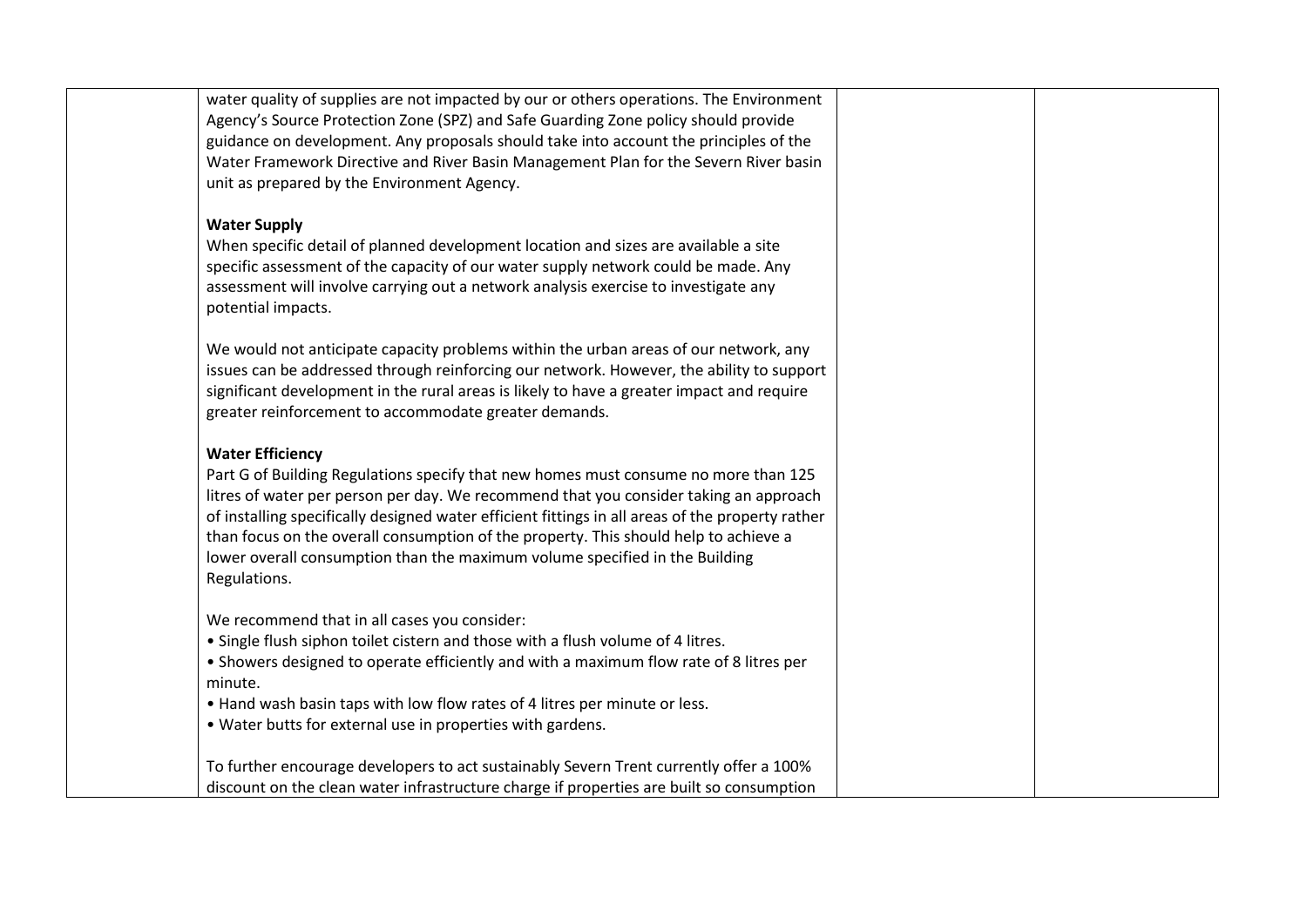|             | per person is 110 litres per person per day or less. More details can be found on our<br>website |                    |                      |
|-------------|--------------------------------------------------------------------------------------------------|--------------------|----------------------|
|             | Infrastructure charges   Application forms, guidance & agreements   Regulations and              |                    |                      |
|             | forms   Building and Developing   Severn Trent Water (stwater.co.uk)                             |                    |                      |
|             |                                                                                                  |                    |                      |
|             | We would encourage you to impose the expectation on developers that properties are               |                    |                      |
|             | built to the optional requirement in Building Regulations of 110 litres of water per person      |                    |                      |
|             | per day.                                                                                         |                    |                      |
|             |                                                                                                  |                    |                      |
|             | We would also encourage the use of rainwater harvesting on larger developments, either           |                    |                      |
|             | residential or commercial. This helps to reduce the demand on public supply, associated          |                    |                      |
|             | carbon impact of supply and also reduced site run off and sewer flows. Rainwater                 |                    |                      |
|             | Harvesting as a development rather than on a property by property basis is more cost             |                    |                      |
|             | efficient and can produce greater benefits.                                                      |                    |                      |
|             |                                                                                                  |                    |                      |
|             | Both the River Severn River Basin Management Plan (Page 52) and the Humber River                 |                    |                      |
|             | Basin Management Plan (page 46) recommend that Local Plan set out policies requiring             |                    |                      |
|             | homes to meet the tighter water efficiency standard of 110 litres per person per day as          |                    |                      |
|             | described in Part G of Schedule 1 to the Building Regulations 2010. As such Severn               |                    |                      |
|             | Trent's recommendation is consistent with wider objectives within our water supply               |                    |                      |
|             | regions.                                                                                         |                    |                      |
|             |                                                                                                  |                    |                      |
| <b>RSPB</b> | We have the following comments on the draft:                                                     | Comments noted and | Checklist updated to |
|             |                                                                                                  | agreed.            | take account of      |
|             | <b>Section 12. Ecological and Protected Species Assessment</b>                                   |                    | comments.            |
|             |                                                                                                  |                    |                      |
|             | Currently states: "Where development is within a Special Protection Area (SPA), potential        |                    |                      |
|             | Special Protection Areas (pSPA), Site of Special Scientific Interest, Local Wildlife Site        |                    |                      |
|             | (LWS).''                                                                                         |                    |                      |
|             |                                                                                                  |                    |                      |
|             | This needs to be amended to include Special Area of Conservation (SAC) as the Birklands          |                    |                      |
|             | and Bilhaugh SAC is within the district. Also, when considering impacts on                       |                    |                      |
|             | SACs/SPAs/pSPAs the appropriate assessment (Habitats Regulations Assessment,                     |                    |                      |
|             | Conservation of Habitats and Species Regulations 2017) must include direct, indirect and         |                    |                      |
|             |                                                                                                  |                    |                      |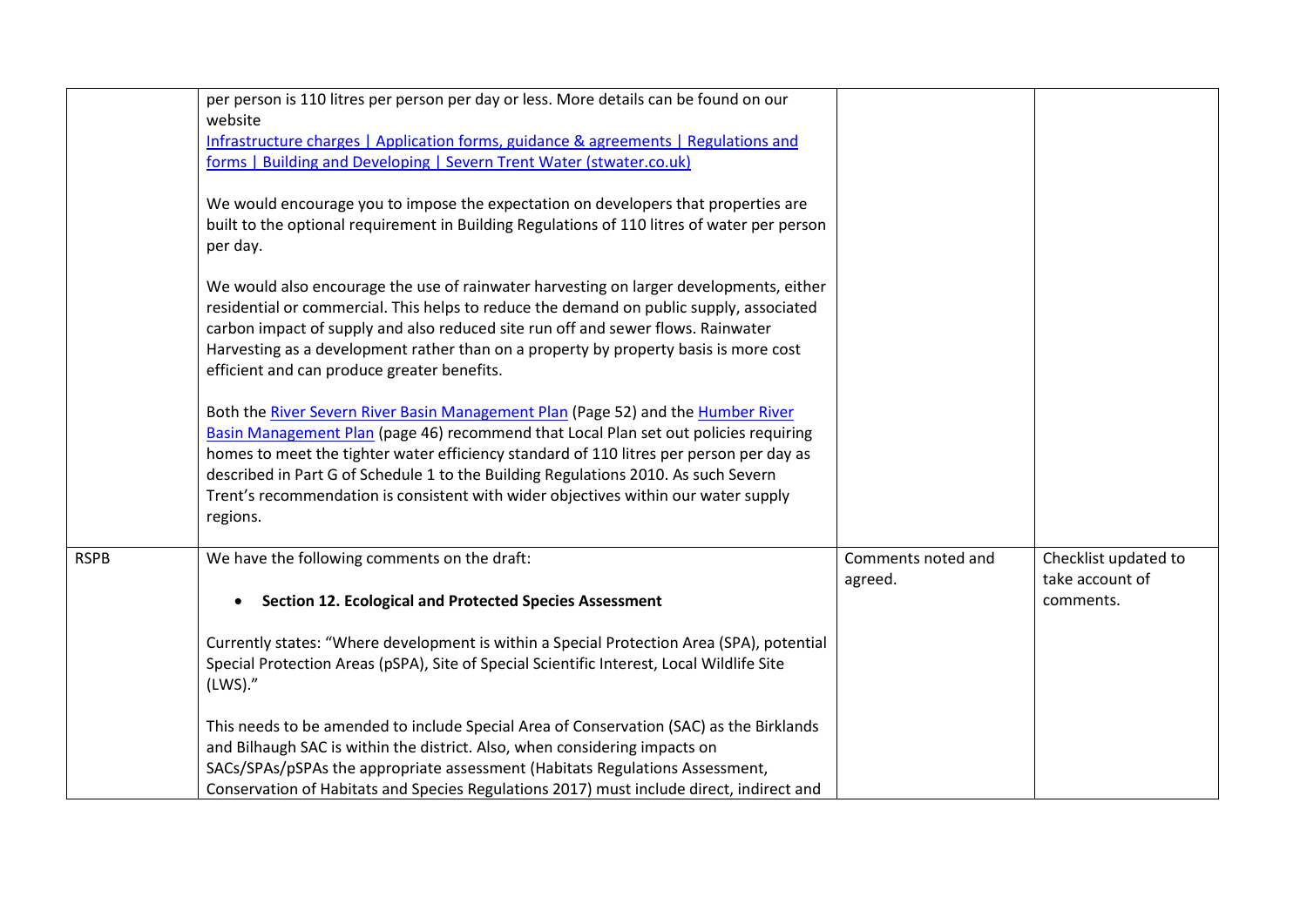|                                                | in combination impacts. Therefore, the current wording only including when a<br>development is within such a protected area needs amending.                                                                                                                                                                                                                                                                                                                                                                                                                                                                                 |  |
|------------------------------------------------|-----------------------------------------------------------------------------------------------------------------------------------------------------------------------------------------------------------------------------------------------------------------------------------------------------------------------------------------------------------------------------------------------------------------------------------------------------------------------------------------------------------------------------------------------------------------------------------------------------------------------------|--|
| Special Protection Areas (pSPA) "              | Recommended change: "Where development will have direct, indirect or in combination<br>impacts on a Special Area of Conservation (SAC), Special Protection Area (SPA), potential                                                                                                                                                                                                                                                                                                                                                                                                                                            |  |
| and species surveys.                           | For the What should be included section, include a desktop study, including consulting<br>the Nottinghamshire Biological and Geological Records Centre, and appropriate habitat                                                                                                                                                                                                                                                                                                                                                                                                                                             |  |
| applications.                                  | The hierarchical approach (avoid > mitigate > compensate) to minimising ecological and<br>protected species impacts, as set out in the National Planning Policy Framework, should<br>be included so those considerations (such as alternative sites) are included in planning                                                                                                                                                                                                                                                                                                                                               |  |
| account any mitigation measures <sup>1</sup> . | Mitigation measures have been requested but it should be noted that for<br>SACs/SPAs/pSPAs mitigation measures can only be considered as part of the appropriate<br>assessment (not as part of the screening process). This follows the ruling in April 2018,<br>when the Court of Justice of the European Union delivered its judgment in Case C-323/17<br>People Over Wind & Peter Sweetman v Coillte Teoranta ('People over Wind'). The<br>judgment clarified that when making screening decisions for the purposes of deciding<br>whether an appropriate assessment is required, competent authorities cannot take into |  |
| 14 for Environmental Impact Assessments).      | A separate section for SACs/SPAs/pSPAs would seem to be beneficial in this document to<br>provide clarity for planning applicants. To include information on screening process,<br>scoping opinion, and appropriate assessment requirements (as has been done in section                                                                                                                                                                                                                                                                                                                                                    |  |
| <b>Hedgerow removal notice</b>                 |                                                                                                                                                                                                                                                                                                                                                                                                                                                                                                                                                                                                                             |  |

 1 See<https://www.gov.uk/guidance/appropriate-assessment#when-may-appropriate-assessments-be-required-in-the-planning-process>